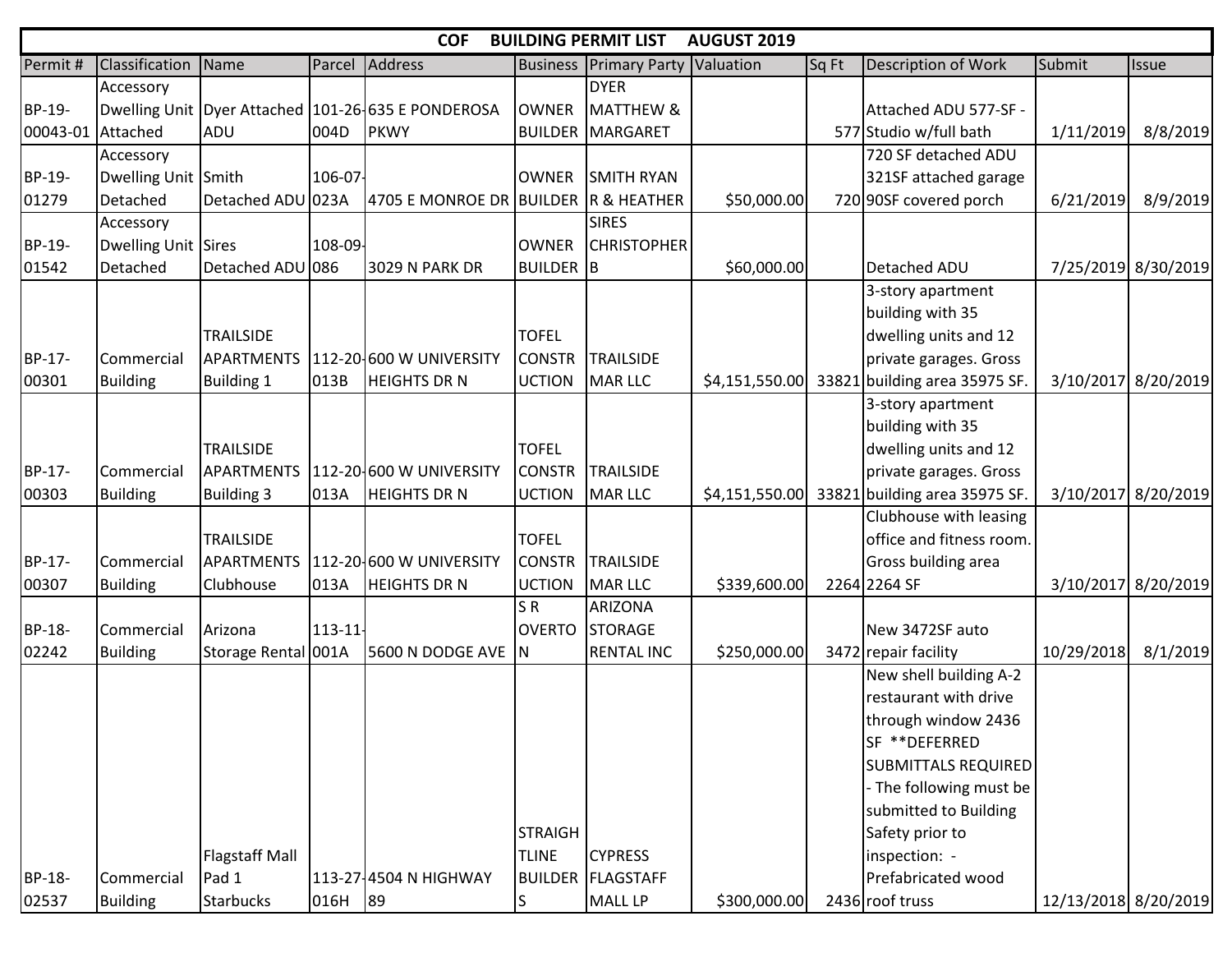|        |                 | Kaibab               |         |                                                      | <b>RELIANC</b>    |                     |                | 4937 SF 2 Story                |           |                     |
|--------|-----------------|----------------------|---------|------------------------------------------------------|-------------------|---------------------|----------------|--------------------------------|-----------|---------------------|
| BP-19- | Commercial      | Veterinary           | 104-01- |                                                      | E                 | SPLENDID            |                | <b>Building Veterinary</b>     |           |                     |
| 01079  | <b>Building</b> | Clinic               | 026A    | 400 E BUTLER AVE                                     | <b>COMME</b>      | <b>FIRE CAT LLC</b> | \$750,000.00   | 6975 Clinic                    |           | 5/30/2019 8/16/2019 |
|        |                 | Fairfield Inn &      |         |                                                      | <b>RED</b>        |                     |                |                                |           |                     |
| BP-19- | Commercial      | <b>Suites Trash</b>  |         | 113-29-1000 N COUNTRY                                | <b>MOUNT</b>      | <b>HIGH PINES</b>   |                |                                |           |                     |
| 01265  | <b>Building</b> | Enclosure            | 009     | <b>CLUB DR</b>                                       | AIN               | <b>HOTEL LLC</b>    | \$10,000.00    |                                |           | 6/19/2019 8/23/2019 |
|        |                 |                      |         |                                                      | <b>KINNEY</b>     |                     |                | Tenant improvement of          |           |                     |
|        | Commercial      |                      |         |                                                      | <b>CONSTR</b>     |                     |                | existing 7046-SF               |           |                     |
|        | <b>Building</b> | <b>United States</b> |         |                                                      | <b>UCTION</b>     | PACIFIC             |                | office(OCC B) within           |           |                     |
| BP-19- | Repair/Remo     |                      |         | Census Bureau 107-16-2400 N WALGREENS SERVICES PRIME |                   |                     |                | the existing Walgreens         |           |                     |
| 00404  | del/TI          | ΤI                   | 005T    | <b>ST</b>                                            | <b>INC</b>        | <b>PROPERTIES</b>   | \$150,000.00   | Industrial building.           | 3/18/2019 | 8/9/2019            |
|        | Commercial      |                      |         |                                                      | <b>STILLEY</b>    | <b>BUCKHORN</b>     |                |                                |           |                     |
|        | <b>Building</b> | <b>Grand Canyon</b>  |         |                                                      | <b>TULLOSS OF</b> |                     |                | Construct ADA                  |           |                     |
| BP-19- | Repair/Remo     | Spirits ADA          |         | 101-03 982 N FORT VALLEY                             | DESIGN            | FLAGSTAFF           |                | restroom adjacent to           |           |                     |
| 00583  | del/TI          | Bathrooms            | 031E    | <b>RD</b>                                            | <b>BUILD</b>      | <b>LLC</b>          | \$5,000.00     | existing restroom 83-SF        |           | 4/4/2019 8/29/2019  |
|        |                 |                      |         |                                                      |                   |                     |                | TI 4293SF renovation           |           |                     |
|        |                 |                      |         |                                                      |                   |                     |                | new structural                 |           |                     |
|        |                 |                      |         |                                                      |                   |                     |                | awning/facia exterior          |           |                     |
|        |                 |                      |         |                                                      |                   |                     |                | <b>HVAC relocate diffusers</b> |           |                     |
|        | Commercial      |                      |         |                                                      | <b>FLAGSTA</b>    |                     |                | plumbing reconfigure           |           |                     |
|        | <b>Building</b> | McDonald's           |         |                                                      | <b>FF</b>         | MCDONALDS           |                | restrooms electrical           |           |                     |
| BP-19- | Repair/Remo     | Remodel PZ-          | 106-01- |                                                      | <b>BUILDER</b>    | CORPORATIO          |                | new 200 amp panel              |           |                     |
| 00786  | del/TI          | 18-00188-01          | 007E    | 1940 E BUTLER AVE S                                  |                   | N                   | \$556,600.00   | circuits and LED               |           | 4/29/2019 8/15/2019 |
|        |                 |                      |         |                                                      |                   | <b>GRANITE</b>      |                |                                |           |                     |
|        | Commercial      | Healthcare           |         |                                                      | <b>LOVEN</b>      | PEAK                |                |                                |           |                     |
|        | <b>Building</b> | Office               |         |                                                      | <b>CONTRA</b>     | PROPERTY            |                | Interior TI 21982SF            |           |                     |
| BP-19- | Repair/Remo     | (Children's          |         | 113-76-5130 N HIGHWAY                                | <b>CTING</b>      | <b>INVESTMENT</b>   |                | with minor exterior            |           |                     |
| 01306  | del/TI          | Health               | 001A    | 89                                                   | <b>INC</b>        | SLP                 | \$322,000.00   | elevation upgrades             |           | 6/25/2019 8/22/2019 |
|        |                 |                      |         |                                                      |                   |                     |                | Remodel including              |           |                     |
|        |                 |                      |         |                                                      |                   |                     |                | minor demolition of            |           |                     |
|        |                 |                      |         |                                                      |                   |                     |                | <b>Behavioral Health Care</b>  |           |                     |
|        |                 |                      |         |                                                      |                   |                     |                | Suite #2 and portions          |           |                     |
|        |                 | Northern             |         |                                                      |                   |                     |                | of BH area adjacent to         |           |                     |
|        |                 | Arizona              |         |                                                      |                   |                     |                | Care Suite #2 (BH              |           |                     |
|        | Commercial      | Healthcare           |         |                                                      | <b>LOVEN</b>      |                     |                | Group Room BH                  |           |                     |
|        | <b>Building</b> | Center               |         |                                                      |                   | CONTRA FLAGSTAFF    |                | Office). Approx. 4312          |           |                     |
| BP-19- | Repair/Remo     | Behavioral           | 101-01- |                                                      | <b>CTING</b>      | MEDICAL             |                | SF. No change in               |           |                     |
| 01371  | del/TI          | Health               | 003B    | 1215 N BEAVER ST                                     | <b>INC</b>        | <b>CENTER INC</b>   | \$1,500,000.00 | occupant load.                 |           | 7/2/2019 8/22/2019  |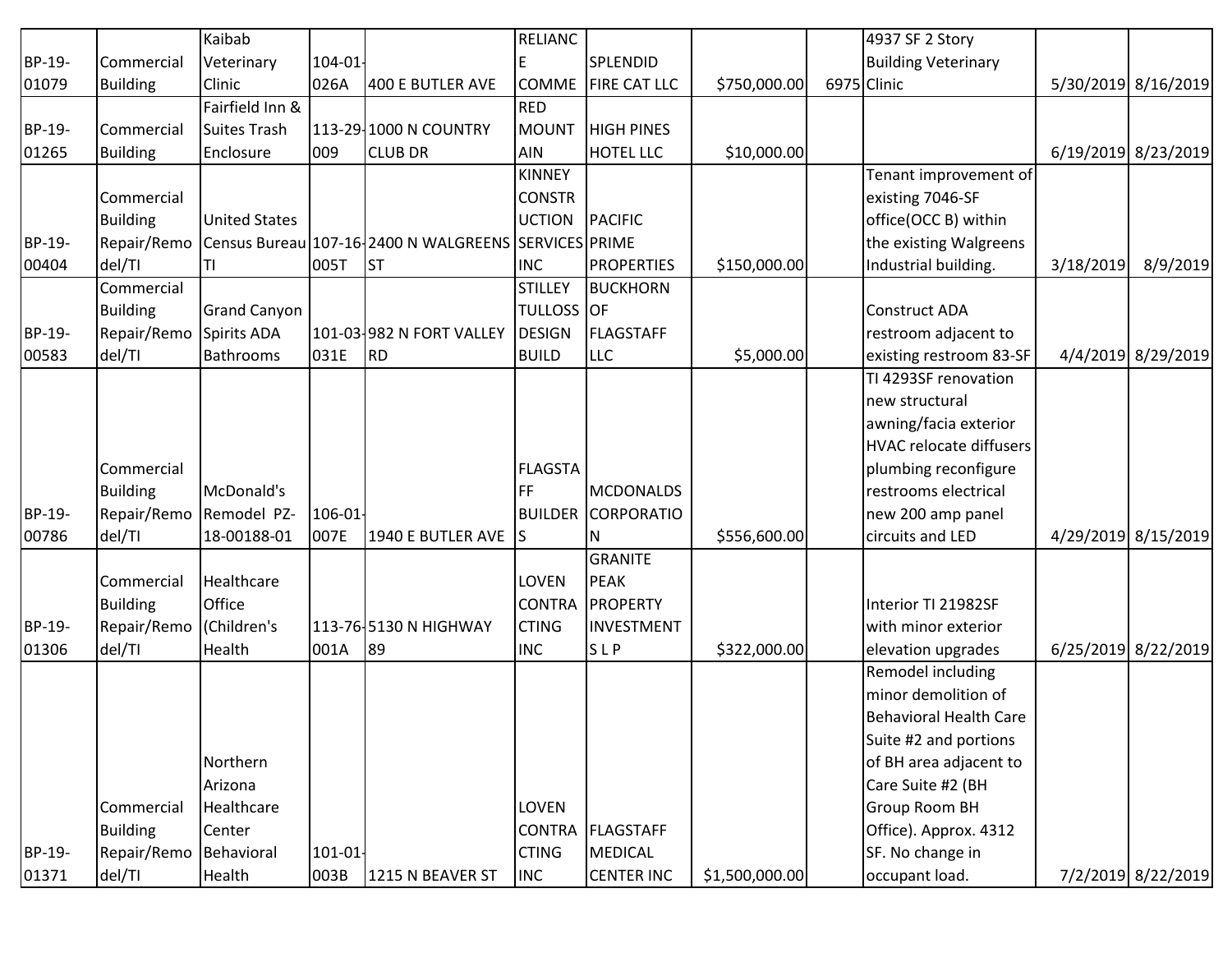|               |                         |                        |            |                                         |               |                    |                | <b>Expansion of existing</b> |           |                     |
|---------------|-------------------------|------------------------|------------|-----------------------------------------|---------------|--------------------|----------------|------------------------------|-----------|---------------------|
|               |                         |                        |            |                                         |               |                    |                | restaurant patio 880         |           |                     |
|               | Commercial              |                        |            |                                         |               | <b>1372 PINE</b>   |                | SF. Total patio area         |           |                     |
|               | <b>Building</b>         |                        |            |                                         |               | <b>STREET</b>      |                | $(existing + new) = 1280$    |           |                     |
| BP-19-        | Repair/Remo             |                        |            | 103-22-1800 S MILTON RD                 |               | <b>ASSOCIATES</b>  |                | SF; New patio occupant       |           |                     |
| 01452         | del/TI                  | Grand Canyon 004D      |            | <b>STE 11</b>                           |               | <b>LTD</b>         | \$15,000.00    | $load = 89$ persons          | 7/15/2019 | 8/5/2019            |
|               | Commercial              | <b>MEMS</b>            |            |                                         |               | FLAGSTAFF          |                |                              |           |                     |
|               | <b>Building</b>         | Modulars-              |            |                                         |               | <b>UNIFIED</b>     |                | Construct 1600-SF deck       |           |                     |
| BP-19-        | Repair/Remo             | Elevated               | 109-07     |                                         |               | <b>SCHOOL</b>      |                | for Modular classroom        |           |                     |
| 01527         | del/TI                  | Decking                | 006        | 3223 N FOURTH ST                        |               | <b>DISTRICT #1</b> | \$50,000.00    | access.                      |           | 7/24/2019 8/20/2019 |
|               | Commercial              | <b>FMC BH</b>          |            |                                         | LOVEN         | FLAGSTAFF          |                | <b>FMC BH Adolescent</b>     |           |                     |
| BP-19-        | <b>Building</b>         | Adolescent             | $101 - 01$ |                                         | <b>CONTRA</b> | MEDICAL            |                | Refresh & Remodel            |           |                     |
| 01562         | Repair/Remo             | Refresh &              | 003B       | 1215 N BEAVER ST                        | <b>CTING</b>  | <b>CENTER INC</b>  | \$1,100,000.00 | approx. 4112SF               |           | 7/30/2019 8/26/2019 |
|               | Commercial              |                        |            |                                         |               | <b>KAVANAGH JB</b> |                |                              |           |                     |
| BP-19-        | <b>Building</b>         | Concentra              | 104-05-    |                                         |               | <b>FAMILY</b>      |                |                              |           |                     |
| 01585         | Repair/Remo             | Urgent Care TI 015     |            | 1110 E ROUTE 66                         |               | <b>TRUST</b>       | \$32,000.00    |                              |           | 8/1/2019 8/23/2019  |
|               |                         |                        |            |                                         | <b>RYAN</b>   |                    |                | Demo approximately           |           |                     |
|               |                         | W.L. Gore              |            |                                         |               | COMPAN W L GORE &  |                | 1792-SF of office space      |           |                     |
| BP-19-        | Commercial              | Clean & Gray           | 112-34     |                                         | IES US.       | <b>ASSOCIATES</b>  |                | within the existing Gore     |           |                     |
| 01567         | Demolition              | Room Demo              | 001A       | 3450 W KILTIE LN                        | <b>INC</b>    | <b>INC</b>         | \$150,000.00   | building                     |           | 7/31/2019 8/23/2019 |
|               |                         | McDonald's             |            |                                         |               | <b>MCDONALDS</b>   |                |                              |           |                     |
| BP-19-        | Floodplain              | Remodel PZ- 106-01-    |            |                                         |               | <b>CORPORATIO</b>  |                | Driveway regrading in        |           |                     |
| 00786-02 Use  |                         | 18-00188-01            | 007E       | 1940 E BUTLER AVE                       |               | N                  |                | the mapped floodplain.       |           | 5/9/2019 8/15/2019  |
|               |                         |                        |            |                                         |               | <b>1372 PINE</b>   |                |                              |           |                     |
|               |                         | <b>Grand Canyon</b>    |            |                                         |               | <b>STREET</b>      |                |                              |           |                     |
| BP-19-        | Floodplain              |                        |            | Brewing Patio   103-22 1800 S MILTON RD |               | <b>ASSOCIATES</b>  |                | <b>Expansion of Existing</b> |           |                     |
| 01452-01      | Use                     | PZ-18-00146            | 004D       | <b>STE 11</b>                           |               | <b>LTD</b>         |                | Patio                        | 7/31/2019 | 8/5/2019            |
| <b>BP-19-</b> | Manufacture             | <b>MEMS</b>            | 109-07     |                                         |               |                    |                | Modular classrooms at        |           |                     |
| 01633         | d/Mobile/Mo Modular     |                        | 006        | 3223 N FOURTH ST                        |               | FUSD#1             | \$174,918.00   | <b>MEMS</b>                  |           | 8/7/2019 8/23/2019  |
| <b>BP-19-</b> | Manufacture             | <b>MEMS</b>            | 109-07     |                                         |               |                    |                |                              |           |                     |
| 01634         | d/Mobile/Mo Modular     |                        | 006        | 3223 N FOURTH ST                        |               | FUSD#1             | \$174,918.00   | Modular at MEMS              |           | 8/7/2019 8/23/2019  |
| <b>BP-19-</b> | Manufacture             | <b>MEMS</b>            | 109-07-    |                                         |               |                    |                |                              |           |                     |
| 01635         | d/Mobile/Mo Modular PZ- |                        | 006        | 3223 N FOURTH ST                        |               | FUSD#1             | \$105,707.00   | Modular at MEMS              |           | 8/7/2019 8/23/2019  |
|               |                         | Arizona                |            |                                         |               | <b>ARIZONA</b>     |                | New permanent                |           |                     |
| BP-18-        | Outdoor                 | Storage Rental 113-11- |            |                                         |               | <b>STORAGE</b>     |                | outdoor lighting for         |           |                     |
| 02242-02      | Lighting                | <b>OLP</b>             | 001A       | 5600 N DODGE AVE                        |               | <b>RENTAL INC</b>  |                | Arizona Storage Rental       |           | 7/2/2019 8/15/2019  |
|               |                         |                        |            |                                         |               | <b>MCDONALDS</b>   |                | Permanent outdoor            |           |                     |
| BP-19-        | Outdoor                 | McDonald's             | $106 - 01$ |                                         |               | CORPORATIO         |                | lighting for McDonald's      |           |                     |
| 00786-01      | Lighting                | Remodel                | 007E       | 1940 E BUTLER AVE                       |               | N.                 |                | remodel                      |           | 4/29/2019 8/15/2019 |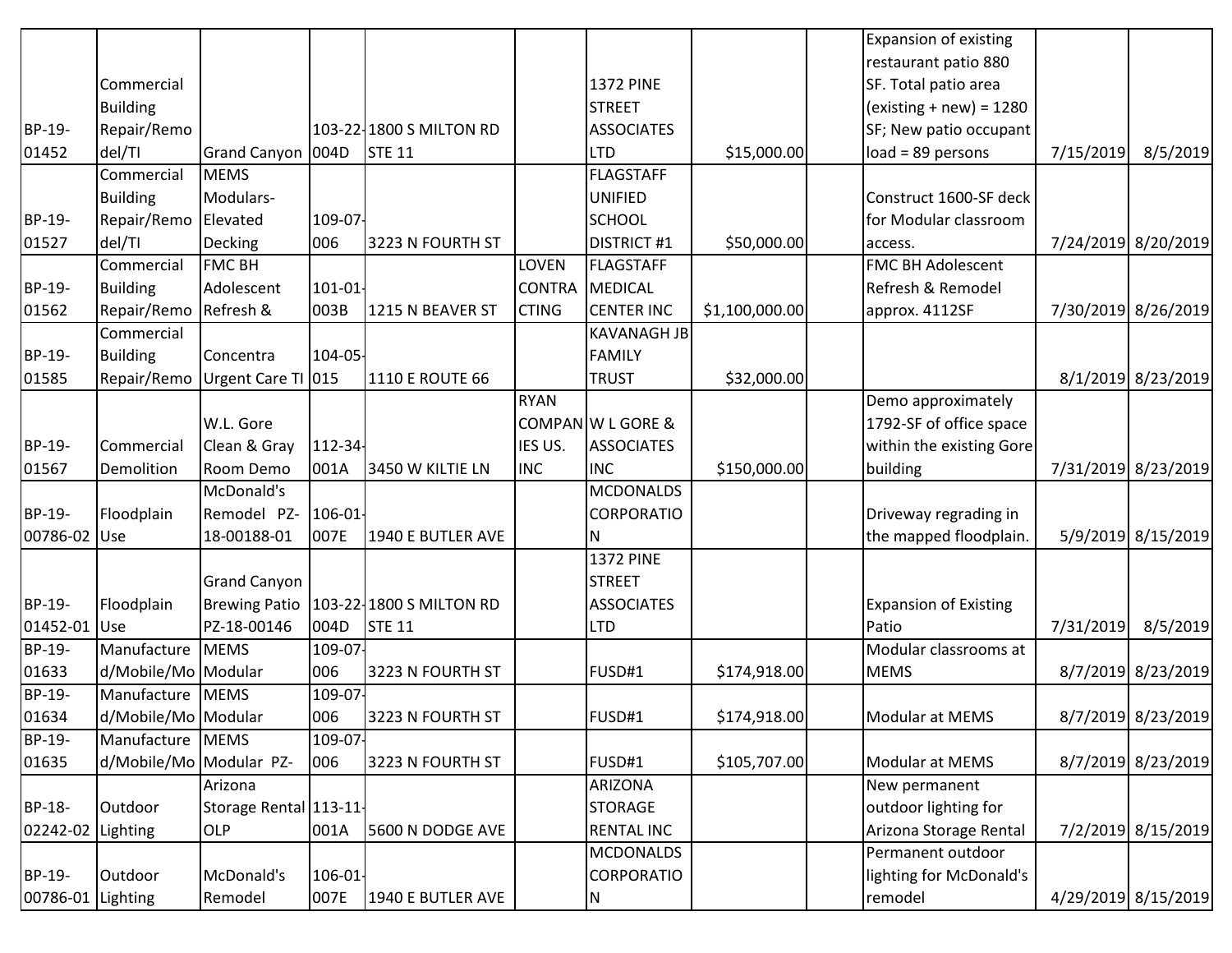|          |                          | Kaibab                            |            |                       |                  |                          |             | Permanent outdoor        |                     |
|----------|--------------------------|-----------------------------------|------------|-----------------------|------------------|--------------------------|-------------|--------------------------|---------------------|
| BP-19-   | Outdoor                  | Veterinary                        | $104 - 01$ |                       |                  | SPLENDID                 |             | lighting for Kaibab      |                     |
| 01079-01 | Lighting                 | Clinic                            | 026A       | 400 E BUTLER AVE      |                  | FIRE CAT LLC             |             | <b>Veterinary Clinic</b> | 8/2/2019 8/20/2019  |
|          |                          |                                   |            |                       |                  |                          |             | Add covered porches at   |                     |
|          |                          |                                   |            |                       |                  |                          |             | each garage man door;    |                     |
|          |                          |                                   |            |                       |                  |                          |             | 2 total. Each porch = 34 |                     |
|          | Residential              |                                   |            |                       |                  |                          |             | SF. Total porch area =   |                     |
|          | <b>Building</b>          | Lewis RV                          |            |                       | D <sub>2</sub>   | LEWIS                    |             | 68 SF. See permit BP-18- |                     |
| BP-18-   |                          | Repair/Remo Garage Porch          | 106-06-    |                       |                  | Contracti RAYMOND &      |             | 01480 for garage         |                     |
| 01480-01 | del/Addition             | Addition                          | 033G       | 47 N LAKE HILLS DR    | ng LLC           | GLENNA                   | \$4,000.00  | construction.            | 7/26/2019 8/16/2019 |
|          |                          |                                   |            |                       |                  |                          |             | 449-SF accessory         |                     |
|          |                          |                                   |            |                       |                  |                          |             | structure remodeled to   |                     |
|          |                          |                                   |            |                       |                  |                          |             | serve as (Home           |                     |
|          |                          |                                   |            |                       |                  |                          |             | Occupation) Pie Kitchen  |                     |
|          |                          |                                   |            |                       | <b>HIGH</b>      |                          |             | Upgrades Include: -      |                     |
|          |                          |                                   |            |                       | <b>COUNTR</b>    |                          |             | water/sewer/gas          |                     |
|          |                          |                                   |            |                       |                  |                          |             | services - 3-            |                     |
|          | <b>Residential</b>       |                                   |            |                       | <b>CONSTR</b>    |                          |             | compartment sink -       |                     |
|          | <b>Building</b>          | Zerafa                            |            |                       | UCTION/          |                          |             | Prep Sink - Hand Sink -  |                     |
| BP-19-   | Repair/Remo Remodel (Pie |                                   |            | 108-11-3014 N TINDLE  | RESTORA ZERAFA   |                          |             | <b>Vulcan Convection</b> |                     |
| 00046    | del/Addition             | Guy)                              | 003        | <b>BLVD</b>           |                  | TION LLC CARRIE E        | \$13,000.00 | oven - Floor             | 1/14/2019 8/13/2019 |
|          |                          |                                   |            |                       |                  |                          |             | 828-SF House Remodel:    |                     |
|          |                          |                                   |            |                       |                  |                          |             | Kitchen - Remove and     |                     |
|          |                          |                                   |            |                       |                  |                          |             | replace all fixtures and |                     |
|          |                          |                                   |            |                       |                  |                          |             | finishes Bath - Remove   |                     |
|          |                          |                                   |            |                       |                  |                          |             | and replace all fixtures |                     |
|          |                          |                                   |            |                       |                  |                          |             | and finishes Service     |                     |
|          |                          |                                   |            |                       |                  | <b>FLAGSTAFF</b>         |             | Panel - Upgrade to       |                     |
|          |                          |                                   |            |                       |                  | <b>TOWNSITE</b>          |             | 100A service Structural  |                     |
|          | Residential              |                                   |            |                       | <b>GOOD</b>      | <b>HISTORIC</b>          |             | - Reconfigure hallway    |                     |
|          | Building                 |                                   |            |                       | <b>OAK</b>       | <b>PROPERTIES</b>        |             | between kitchen          |                     |
| BP-19-   | Repair/Remo Residential  |                                   | 100-13-    |                       |                  | <b>ENTERPR</b> COMMUNITY |             | laundry and bedroom.     |                     |
| 00299    | del/Addition             | Remodel                           | 005        | 720 W BIRCH AVE       | <b>ISES</b>      | <b>LAND TRUST</b>        | \$30,000.00 | 45-SF Front              | 3/1/2019 8/26/2019  |
|          |                          |                                   |            |                       |                  |                          |             | Remodel existing 435-    |                     |
|          | Residential              |                                   |            |                       |                  |                          |             | SF garage into master    |                     |
|          | <b>Building</b>          |                                   |            |                       |                  |                          |             | bedroom suite with       |                     |
| BP-19-   | Repair/Remo              |                                   | 102-04-    |                       |                  | OWNER MILLIS DAVID       |             | water heater and full    |                     |
| 00788    |                          | del/Addition   Millis Remodel 035 |            | <b>1923 N LYNN DR</b> | <b>BUILDER</b> L |                          | \$20,000.00 | bathroom.                | 4/29/2019 8/19/2019 |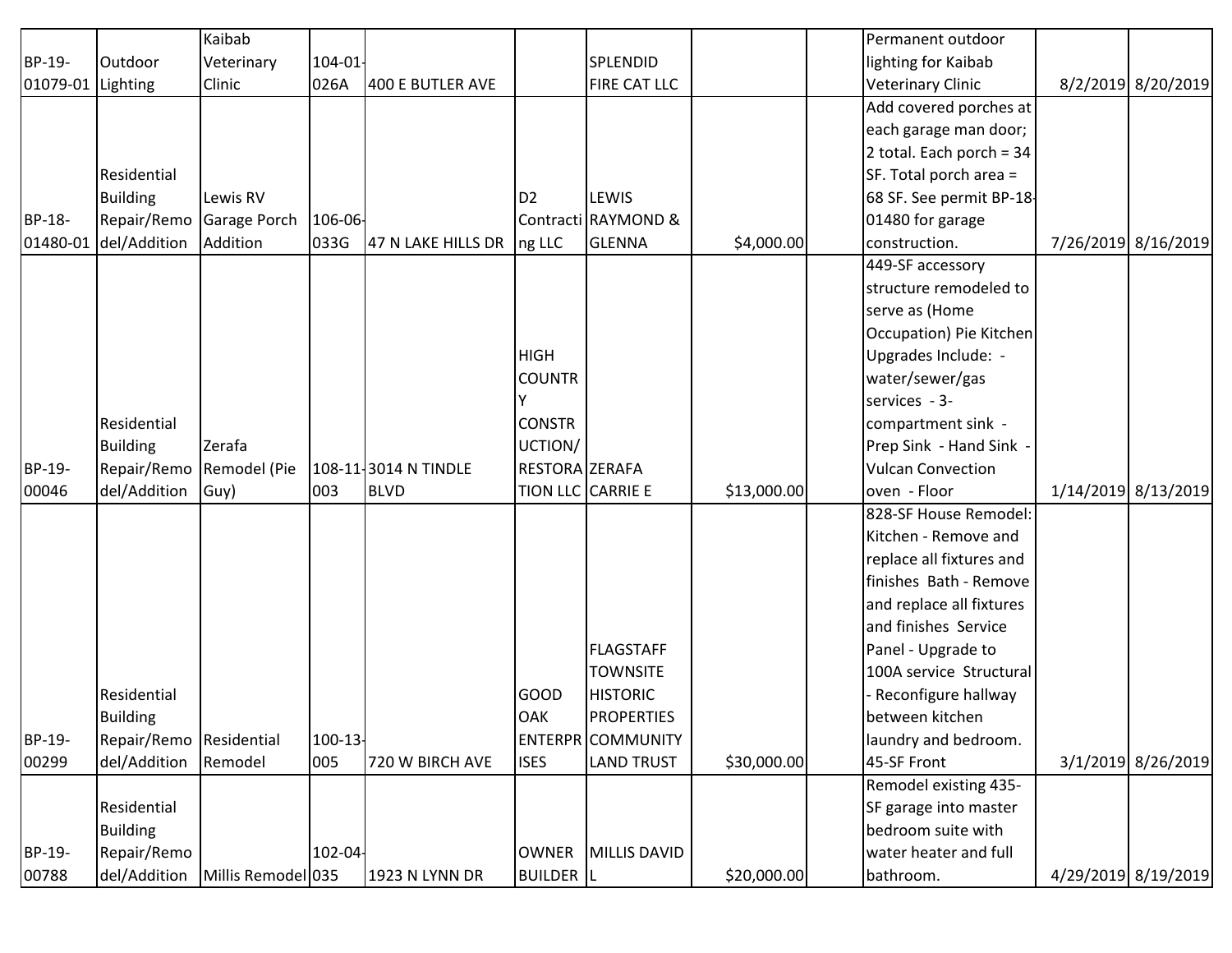|        | Residential         | <b>Williams</b>   |         |                       |                |                    |             | add 240SF Habitable       |           |                     |
|--------|---------------------|-------------------|---------|-----------------------|----------------|--------------------|-------------|---------------------------|-----------|---------------------|
| BP-19- | <b>Building</b>     | Demo/Remod        | 109-10- |                       | <b>OWNER</b>   | <b>WILLIAMS</b>    |             | remodel garage to         |           |                     |
| 01272  | Repair/Remo         | lel               | 063     | 2819 N CENTER ST      | <b>BUILDER</b> | <b>TYLER</b>       | \$34,500.00 | 240 storage 336SF         |           | 6/20/2019 8/22/2019 |
|        | Residential         | Residential       |         |                       | <b>TIMBER</b>  | No Owner           |             |                           |           |                     |
| BP-19- | <b>Building</b>     | <b>Beam</b>       |         | 117-37-2600 N VALLEY  | PEAKS          | Information        |             | Replace existing          |           |                     |
| 01323  | Repair/Remo         | Repair/Replac     | 069     | VIEW RD UNIT 119      | <b>CONSTR</b>  | Available          | \$10,000.00 | structural beam           | 6/26/2019 | 8/1/2019            |
|        |                     |                   |         |                       |                |                    |             | Addition: 847-SF -        |           |                     |
|        |                     |                   |         |                       |                |                    |             | Master suite 110-SF       |           |                     |
|        | Residential         |                   |         |                       |                | <b>HICKEY JOHN</b> |             | Garage Addition 94-SF     |           |                     |
|        | <b>Building</b>     |                   |         |                       |                | TROY &             |             | Kitchen/Laundry           |           |                     |
| BP-19- | Repair/Remo Hickey  |                   |         | 111-07-2659 N FREMONT | <b>OWNER</b>   | <b>BARBIE</b>      |             | Remodel Remodel           |           |                     |
| 01363  | del/Addition        | Addition          | 059     | <b>BLVD</b>           | <b>BUILDER</b> | MARIE              | \$50,000.00 | 847 Kitchen               |           | 7/2/2019 8/16/2019  |
|        |                     |                   |         |                       |                |                    |             | Demo existing deck and    |           |                     |
|        |                     |                   |         |                       |                |                    |             | foundation and            |           |                     |
|        |                     |                   |         |                       |                |                    |             | reconstruct with          |           |                     |
|        |                     |                   |         |                       |                |                    |             | additional square         |           |                     |
|        |                     |                   |         |                       |                |                    |             | footage (approx.400-SF    |           |                     |
|        |                     |                   |         |                       |                |                    |             | total). Install 2 sliding |           |                     |
|        | Residential         |                   |         |                       |                |                    |             | glass doors in place of   |           |                     |
|        | <b>Building</b>     |                   |         |                       |                |                    |             | existing windows.         |           |                     |
| BP-19- | Repair/Remo         |                   |         | 117-22-2425 N BROKEN  | <b>OWNER</b>   | ODONNELL           |             | Headers to remain         |           |                     |
| 01369  | del/Addition        | ODonnell Deck 029 |         | <b>CIRCLE RD</b>      | <b>BUILDER</b> | JOE R              | \$15,000.00 | unchanged.                |           | 7/2/2019 8/12/2019  |
|        |                     |                   |         |                       |                |                    |             | Replace vertical          |           |                     |
|        |                     |                   |         |                       |                |                    |             | supports for upper        |           |                     |
|        |                     |                   |         |                       |                | <b>DUNAGAN</b>     |             | level deck. Add stairs    |           |                     |
|        | Residential         |                   |         |                       |                | <b>GLENN</b>       |             | from finish grade to      |           |                     |
|        | <b>Building</b>     |                   |         |                       |                | <b>REVOCABLE</b>   |             | upper level deck. Install |           |                     |
| BP-19- | Repair/Remo Dunagan |                   |         | 111-12-3310 W SHANNON | <b>OWNER</b>   | TRUST UA 07-       |             | a new flood light at the  |           |                     |
| 01398  | del/Addition        | Remodel           | 046     | <b>DR</b>             | <b>BUILDER</b> | $10-06$            | \$10,000.00 | upper level deck stair    | 7/8/2019  | 8/2/2019            |
|        | Residential         |                   |         |                       |                | CAPUTO             |             |                           |           |                     |
|        | <b>Building</b>     | Caputo            |         |                       | A K            | DANIEL &           |             | Construct an 820-SF       |           |                     |
| BP-19- | Repair/Remo         | Garage            |         | 114-11-725 N INLAND   | <b>BUILDER</b> | <b>CARRIE</b>      |             | Garage attached to the    |           |                     |
| 01433  | del/Addition        | Addition          | 037     | <b>SHORES DR</b>      | ls.            | <b>CPWROS</b>      | \$70,000.00 | existing structure.       | 7/12/2019 | 8/2/2019            |
|        | Residential         |                   |         |                       |                | <b>JOHNSON</b>     |             | Convert existing          |           |                     |
| BP-19- | <b>Building</b>     | Johnson           | 112-60- |                       | <b>OWNER</b>   | JACOB T &          |             | Den/Bonus room into a     |           |                     |
| 01436  | Repair/Remo Remodel |                   | 108     | 4939 S PYRITE RD      |                | BUILDER AMBER L    | \$1,000.00  | sleeping room.            |           | 7/12/2019 8/14/2019 |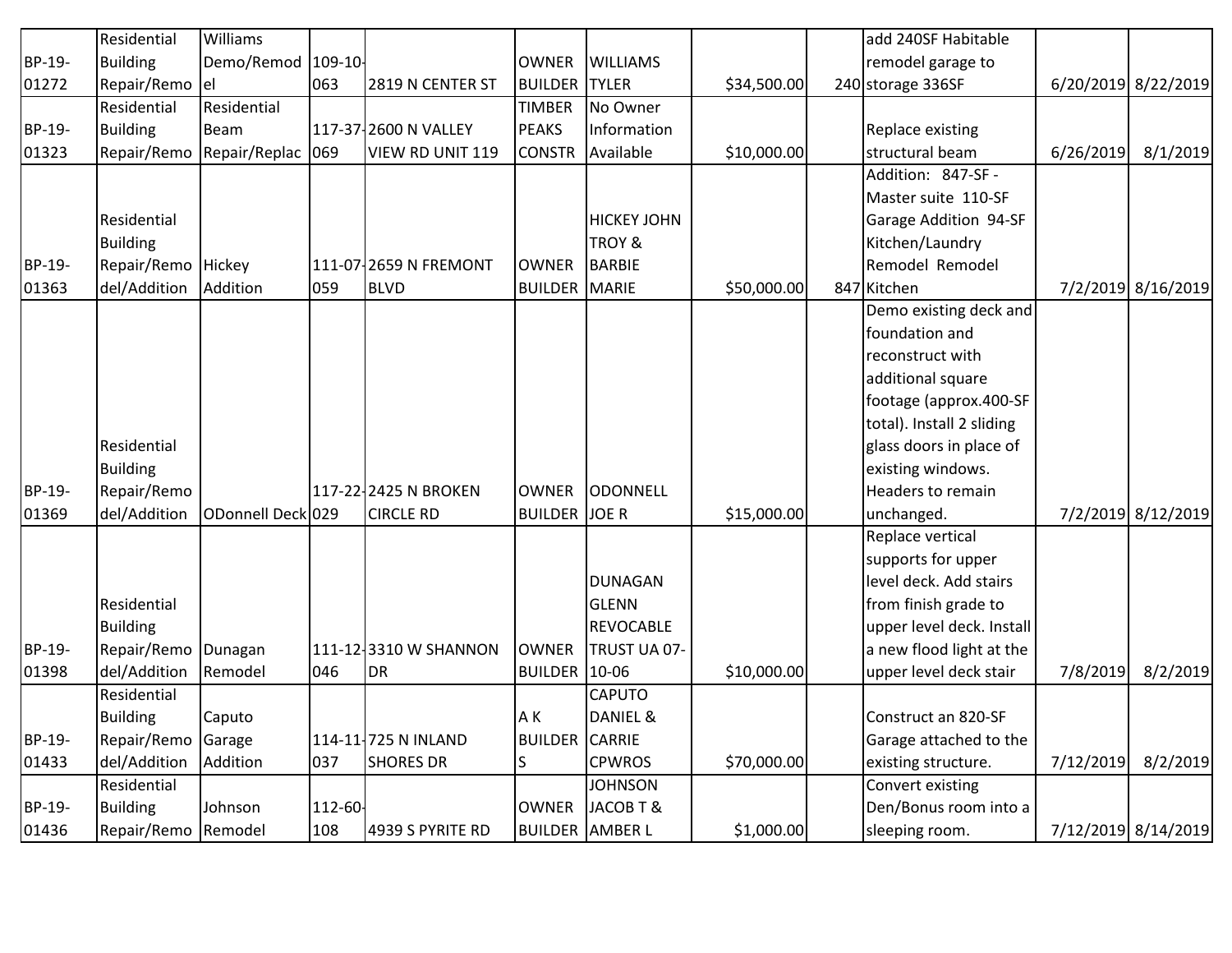|        |                           |                               |         |                                           |                       | <b>NOEL</b>                  |              |                              |           |                     |
|--------|---------------------------|-------------------------------|---------|-------------------------------------------|-----------------------|------------------------------|--------------|------------------------------|-----------|---------------------|
|        | Residential               |                               |         |                                           |                       | <b>MICHAEL</b>               |              |                              |           |                     |
|        | <b>Building</b>           |                               |         | 2900N                                     |                       | JAMES &                      |              | Remove existing deck         |           |                     |
| BP-19- | Repair/Remo               |                               |         | 117-33-SADDLEBACK WAY                     | <b>OWNER</b>          | <b>CASSANDRA</b>             |              | and replace with a new       |           |                     |
| 01439  | del/Addition              | Noel Deck                     | 009     | UNIT <sub>9</sub>                         | <b>BUILDER</b> LEE    |                              | \$3,000.00   | 310-SF deck.                 |           | 7/12/2019 8/19/2019 |
|        | Residential               |                               |         |                                           | <b>COONEY</b>         | <b>MYERS</b>                 |              |                              |           |                     |
| BP-19- | <b>Building</b>           |                               |         | 112-05-469 W WULFENITE                    |                       | <b>CARPENT MATTHEW &amp;</b> |              |                              |           |                     |
| 01446  | Repair/Remo Myers Deck    |                               | 080     | <b>RD</b>                                 | <b>RY INC</b>         | <b>APRIL H</b>               | \$25,000.00  | 480-SF deck addition         | 7/15/2019 | 8/6/2019            |
|        | Residential               |                               |         |                                           |                       |                              |              | Redistribute bearing         |           |                     |
|        | <b>Building</b>           |                               |         |                                           | R&J                   | <b>HULLS</b>                 |              | wall loads to roof beam      |           |                     |
| BP-19- | Repair/Remo               |                               | 111-12  |                                           | Services              | <b>ANDREW &amp;</b>          |              | at wall between              |           |                     |
| 01462  | del/Addition              | Hull Remodel                  | 081     | 2818 N ERIN WAY                           | <b>LLC</b>            | <b>KRISTIN</b>               | \$15,000.00  | kitchen and living.          |           | 7/17/2019 8/29/2019 |
|        | Residential               |                               |         |                                           | <b>PERFOR</b>         | <b>BAUMBACH</b>              |              |                              |           |                     |
| BP-19- | <b>Building</b>           | Baumbach                      |         | 105-10 1458 E CASTLE HILLS MANCE          |                       | <b>BRIAN &amp;</b>           |              | Install metal roof to        |           |                     |
| 01486  | Repair/Remo   Patio Cover |                               | 355     | <b>DR</b>                                 | <b>RESIDEN JUDITH</b> |                              | \$7,000.00   | existing porch covering.     | 7/19/2019 | 8/9/2019            |
|        | Residential               |                               |         |                                           |                       |                              |              | Replace existing             |           |                     |
| BP-19- | <b>Building</b>           | Yanka                         | 107-34  |                                           | <b>OWNER</b>          | YANKA PETER                  |              | door/window with 72-         |           |                     |
| 01487  | Repair/Remo               | Remodel                       | 004     | 2669 N FOX RUN DR BUILDER A               |                       |                              | \$1,100.00   | inch sliding door            |           | 7/19/2019 8/12/2019 |
|        | Residential               |                               |         |                                           | ARIZONA LIBERTY       |                              |              |                              |           |                     |
|        | <b>Building</b>           |                               |         |                                           | <b>FOUNDA RANCH</b>   |                              |              |                              |           |                     |
| BP-19- | Repair/Remo Rice          |                               | 112-41- |                                           | <b>TION</b>           | <b>PROPERTIES</b>            |              | <b>Engineered foundation</b> |           |                     |
| 01488  | del/Addition              | Foundation                    | 017     | 3531 S AMANDA ST                          | SOLUTIO LLC           |                              | \$21,047.00  | repair with Push Piers.      |           | 7/19/2019 8/30/2019 |
|        | Residential               |                               |         |                                           |                       | PIZZI                        |              |                              |           |                     |
|        | <b>Building</b>           |                               |         |                                           |                       | <b>COONEY THOMAS</b>         |              |                              |           |                     |
| BP-19- | Repair/Remo               |                               |         | 112-37 1781 W UNIVERSITY CARPENT GEORGE & |                       |                              |              | Reconstruct 540-sf           |           |                     |
| 01489  | del/Addition              | Pizzi Remodel                 | 026     | <b>HEIGHTS DR S</b>                       | <b>RY INC</b>         | <b>WENDY JANE</b>            | \$9,000.00   | deck like for like.          |           | 7/19/2019 8/14/2019 |
|        | Residential               | Lee                           |         |                                           | SR                    |                              |              | 280-SF Deck along            |           |                     |
| BP-19- | <b>Building</b>           |                               |         | Remodel/Addi 102-01 1717 N KITTREDGE      | <b>OVERTO</b>         | LEE DOUGLAS                  |              | southwest side of            |           |                     |
| 01512  | Repair/Remo tion          |                               | 002V    | <b>RD</b>                                 | N                     | D & SUSAN JT                 | \$20,000.00  | house.                       | 7/22/2019 | 8/9/2019            |
|        | Residential               |                               |         |                                           |                       | <b>SIRES</b>                 |              |                              |           |                     |
| BP-19- | <b>Building</b>           |                               | 108-09- |                                           | <b>OWNER</b>          | <b>CHRISTOPHER</b>           |              |                              |           |                     |
| 01536  |                           | Repair/Remo Sires Remodel 086 |         | 3029 N PARK DR                            | <b>BUILDER</b> B      |                              | \$10,000.00  |                              |           | 7/24/2019 8/30/2019 |
|        | Residential               | Forrest/Brietk                |         |                                           |                       |                              |              |                              |           |                     |
| BP-19- | <b>Building</b>           | rietz Addition                |         | 107-17-2106 N DEER                        | <b>OWNER</b>          | FORREST                      |              | 1027-SF Addition/1163-       |           |                     |
| 01631  | Repair/Remo               | & Remodel                     | 006     | <b>CROSSING RD</b>                        | <b>BUILDER LUCY</b>   |                              | \$45,000.00  | 1027 SF Remodel              |           | 8/7/2019 8/22/2019  |
|        | Residential               |                               |         |                                           |                       | <b>WILLIAMS</b>              |              | Remodel kitchen and          |           |                     |
| BP-19- | <b>Building</b>           | Williams                      | 114-18- |                                           |                       | <b>KENNETH F &amp;</b>       |              | replace various              |           |                     |
| 01684  | Repair/Remo Remodel       |                               | 052     | 869 N FOX HILL RD                         | J K C INC JAN S       |                              | \$112,000.00 | windows.                     |           | 8/13/2019 8/30/2019 |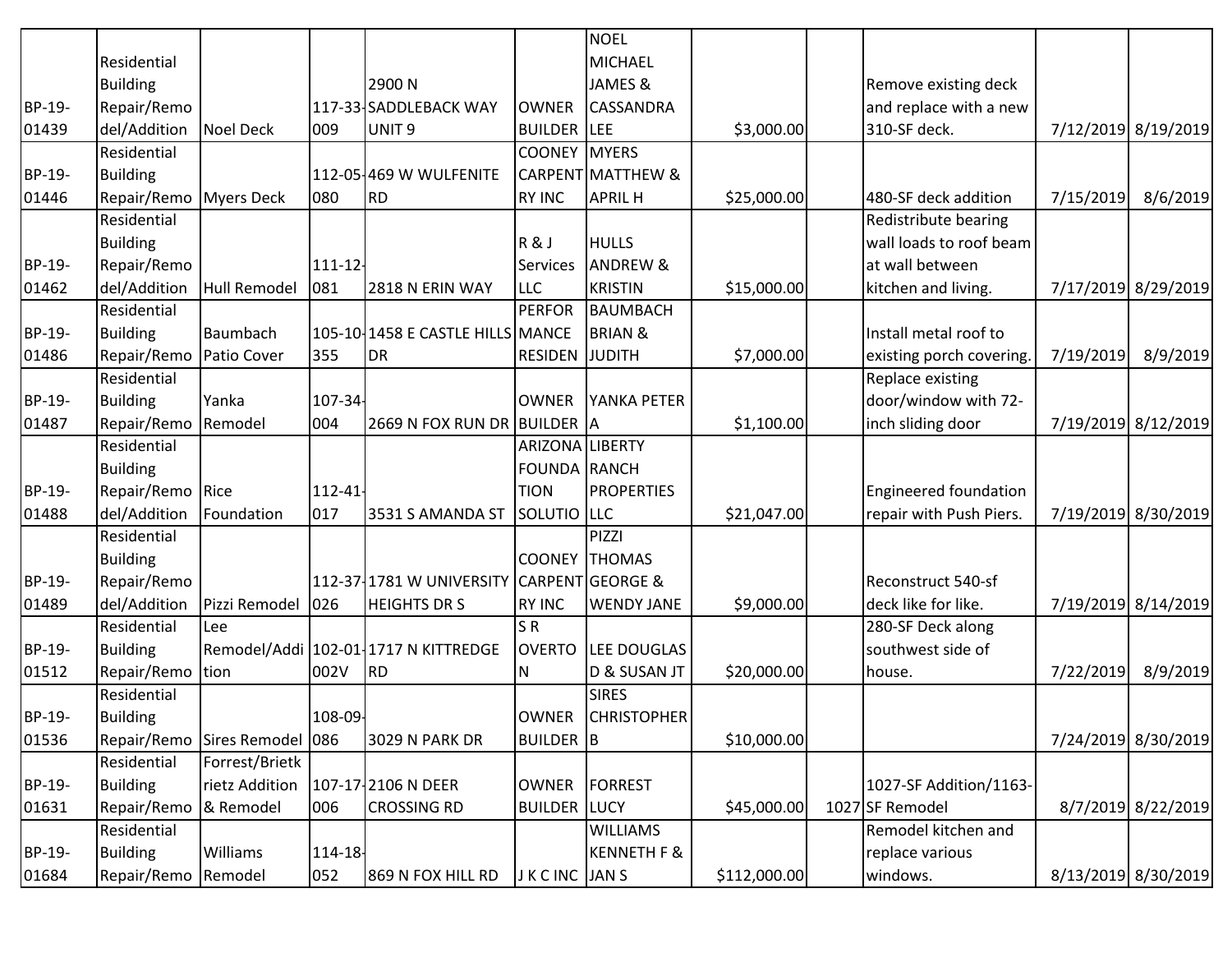| <b>Residential</b> | Michaelis             |              |                                           |                                                                                                                                                                                                                                                                         |                                                        |                                                                                                                                                                                                                                                                                                                                                      |                          |                                                                                                                                                                                                                                                                                                                                                                 |                     |
|--------------------|-----------------------|--------------|-------------------------------------------|-------------------------------------------------------------------------------------------------------------------------------------------------------------------------------------------------------------------------------------------------------------------------|--------------------------------------------------------|------------------------------------------------------------------------------------------------------------------------------------------------------------------------------------------------------------------------------------------------------------------------------------------------------------------------------------------------------|--------------------------|-----------------------------------------------------------------------------------------------------------------------------------------------------------------------------------------------------------------------------------------------------------------------------------------------------------------------------------------------------------------|---------------------|
| <b>Building</b>    | Rewire &              |              |                                           | <b>OWNER</b>                                                                                                                                                                                                                                                            |                                                        |                                                                                                                                                                                                                                                                                                                                                      | entire house and repair  |                                                                                                                                                                                                                                                                                                                                                                 |                     |
| Repair/Remo        |                       |              |                                           |                                                                                                                                                                                                                                                                         |                                                        | \$8,000.00                                                                                                                                                                                                                                                                                                                                           |                          |                                                                                                                                                                                                                                                                                                                                                                 | 8/23/2019 8/23/2019 |
| Residential        | <b>Altin Upstairs</b> |              |                                           | <b>TERRY J</b>                                                                                                                                                                                                                                                          |                                                        |                                                                                                                                                                                                                                                                                                                                                      |                          |                                                                                                                                                                                                                                                                                                                                                                 |                     |
| <b>Building</b>    | Bathroom              |              |                                           | <b>KATTAU</b>                                                                                                                                                                                                                                                           |                                                        |                                                                                                                                                                                                                                                                                                                                                      |                          |                                                                                                                                                                                                                                                                                                                                                                 |                     |
| Repair/Remo        | Addition              | 135          | <b>WAY</b>                                |                                                                                                                                                                                                                                                                         |                                                        |                                                                                                                                                                                                                                                                                                                                                      |                          |                                                                                                                                                                                                                                                                                                                                                                 | 8/28/2019 8/28/2019 |
| Residential        |                       |              |                                           | MATT'S                                                                                                                                                                                                                                                                  |                                                        |                                                                                                                                                                                                                                                                                                                                                      | Add 2 additional piers   |                                                                                                                                                                                                                                                                                                                                                                 |                     |
| <b>Building</b>    |                       |              |                                           |                                                                                                                                                                                                                                                                         |                                                        |                                                                                                                                                                                                                                                                                                                                                      | to staircases leading to |                                                                                                                                                                                                                                                                                                                                                                 |                     |
| Repair/Remo        |                       |              | <b>WOODS</b>                              |                                                                                                                                                                                                                                                                         |                                                        | \$1,500.00                                                                                                                                                                                                                                                                                                                                           |                          |                                                                                                                                                                                                                                                                                                                                                                 | 8/30/2019 8/30/2019 |
|                    |                       |              |                                           | <b>JAMB</b>                                                                                                                                                                                                                                                             | <b>SCHMIEDER</b>                                       |                                                                                                                                                                                                                                                                                                                                                      |                          |                                                                                                                                                                                                                                                                                                                                                                 |                     |
| <b>Residential</b> |                       |              |                                           |                                                                                                                                                                                                                                                                         | MICHAEL A &                                            |                                                                                                                                                                                                                                                                                                                                                      |                          |                                                                                                                                                                                                                                                                                                                                                                 |                     |
| Demolition         | Demo                  | 043          | <b>AVE</b>                                | <b>UCTION</b>                                                                                                                                                                                                                                                           |                                                        | \$9,000.00                                                                                                                                                                                                                                                                                                                                           |                          |                                                                                                                                                                                                                                                                                                                                                                 | 4/26/2019 8/12/2019 |
| Residential        | Chadwick              |              |                                           |                                                                                                                                                                                                                                                                         | <b>CHADWICK</b>                                        |                                                                                                                                                                                                                                                                                                                                                      |                          |                                                                                                                                                                                                                                                                                                                                                                 |                     |
| Demolition         | Demo                  | 117B         | 2906 N THIRD ST                           |                                                                                                                                                                                                                                                                         |                                                        | \$13,856.00                                                                                                                                                                                                                                                                                                                                          | Demo SFD                 |                                                                                                                                                                                                                                                                                                                                                                 | 8/6/2019            |
| Residential        |                       |              |                                           | <b>PROMET</b>                                                                                                                                                                                                                                                           |                                                        |                                                                                                                                                                                                                                                                                                                                                      |                          |                                                                                                                                                                                                                                                                                                                                                                 |                     |
| Photovoltaic       | Stover Solar          | 005          | <b>FRANCISCO ST</b>                       | <b>HEUS</b>                                                                                                                                                                                                                                                             | <b>MARK C</b>                                          | \$10,394.00                                                                                                                                                                                                                                                                                                                                          |                          |                                                                                                                                                                                                                                                                                                                                                                 | 8/6/2019 8/15/2019  |
| Residential        |                       |              |                                           | <b>PROMET</b>                                                                                                                                                                                                                                                           | <b>SMITH TERRY</b>                                     |                                                                                                                                                                                                                                                                                                                                                      |                          |                                                                                                                                                                                                                                                                                                                                                                 |                     |
| Photovoltaic       | Smith Solar           | 237A         |                                           | <b>HEUS</b>                                                                                                                                                                                                                                                             | E                                                      | \$16,500.00                                                                                                                                                                                                                                                                                                                                          |                          |                                                                                                                                                                                                                                                                                                                                                                 | 8/6/2019 8/15/2019  |
| Residential        |                       |              |                                           | Rooftop                                                                                                                                                                                                                                                                 | <b>THORP</b>                                           |                                                                                                                                                                                                                                                                                                                                                      |                          |                                                                                                                                                                                                                                                                                                                                                                 |                     |
| Photovoltaic       | <b>Thorp Solar</b>    | 159          | 2427 E LOCKETT RD                         |                                                                                                                                                                                                                                                                         |                                                        | \$22,694.00                                                                                                                                                                                                                                                                                                                                          |                          |                                                                                                                                                                                                                                                                                                                                                                 | 8/6/2019 8/16/2019  |
| Residential        | Fangmeier             |              |                                           |                                                                                                                                                                                                                                                                         |                                                        |                                                                                                                                                                                                                                                                                                                                                      |                          |                                                                                                                                                                                                                                                                                                                                                                 |                     |
| Photovoltaic       | Solar                 | 007A         | <b>MEADOW DR</b>                          |                                                                                                                                                                                                                                                                         |                                                        | \$14,033.00                                                                                                                                                                                                                                                                                                                                          |                          |                                                                                                                                                                                                                                                                                                                                                                 | 8/8/2019 8/15/2019  |
|                    |                       |              |                                           | <b>VIVINT</b>                                                                                                                                                                                                                                                           | <b>ROBINSON</b>                                        |                                                                                                                                                                                                                                                                                                                                                      |                          |                                                                                                                                                                                                                                                                                                                                                                 |                     |
| <b>Residential</b> | Robinson              |              |                                           | <b>SOLAR</b>                                                                                                                                                                                                                                                            | <b>RODERICK Q</b>                                      |                                                                                                                                                                                                                                                                                                                                                      |                          |                                                                                                                                                                                                                                                                                                                                                                 |                     |
| Photovoltaic       | Solar PV              | 010          | 3113 E LOCKETT RD                         |                                                                                                                                                                                                                                                                         |                                                        |                                                                                                                                                                                                                                                                                                                                                      |                          |                                                                                                                                                                                                                                                                                                                                                                 | 8/12/2019 8/26/2019 |
| Residential        | Johnson PV            |              |                                           | Rooftop                                                                                                                                                                                                                                                                 | <b>JOHNSON</b>                                         |                                                                                                                                                                                                                                                                                                                                                      |                          |                                                                                                                                                                                                                                                                                                                                                                 |                     |
| Photovoltaic       | Solar System          | 015          | 135 E PAULINE DR                          |                                                                                                                                                                                                                                                                         |                                                        | \$20,761.00                                                                                                                                                                                                                                                                                                                                          |                          |                                                                                                                                                                                                                                                                                                                                                                 | 8/13/2019 8/16/2019 |
|                    |                       |              |                                           | <b>VIVINT</b>                                                                                                                                                                                                                                                           | <b>SABINO</b>                                          |                                                                                                                                                                                                                                                                                                                                                      |                          |                                                                                                                                                                                                                                                                                                                                                                 |                     |
|                    |                       |              |                                           | <b>SOLAR</b>                                                                                                                                                                                                                                                            | <b>JOSHUA</b>                                          |                                                                                                                                                                                                                                                                                                                                                      |                          |                                                                                                                                                                                                                                                                                                                                                                 |                     |
| <b>Residential</b> |                       |              |                                           |                                                                                                                                                                                                                                                                         |                                                        |                                                                                                                                                                                                                                                                                                                                                      |                          |                                                                                                                                                                                                                                                                                                                                                                 |                     |
| Photovoltaic       |                       | 068          |                                           | ER LLC                                                                                                                                                                                                                                                                  |                                                        | \$21,483.00                                                                                                                                                                                                                                                                                                                                          |                          |                                                                                                                                                                                                                                                                                                                                                                 | 8/19/2019 8/26/2019 |
|                    |                       |              |                                           |                                                                                                                                                                                                                                                                         |                                                        |                                                                                                                                                                                                                                                                                                                                                      |                          |                                                                                                                                                                                                                                                                                                                                                                 |                     |
|                    |                       |              |                                           |                                                                                                                                                                                                                                                                         |                                                        |                                                                                                                                                                                                                                                                                                                                                      |                          |                                                                                                                                                                                                                                                                                                                                                                 |                     |
|                    | Solid Comfort         |              |                                           |                                                                                                                                                                                                                                                                         |                                                        |                                                                                                                                                                                                                                                                                                                                                      |                          |                                                                                                                                                                                                                                                                                                                                                                 |                     |
|                    | <b>Homes</b>          |              |                                           |                                                                                                                                                                                                                                                                         |                                                        |                                                                                                                                                                                                                                                                                                                                                      |                          |                                                                                                                                                                                                                                                                                                                                                                 |                     |
|                    | Presidio in the       |              |                                           | <b>SOLID</b>                                                                                                                                                                                                                                                            |                                                        |                                                                                                                                                                                                                                                                                                                                                      |                          |                                                                                                                                                                                                                                                                                                                                                                 |                     |
| <b>Residential</b> | Pines-Lot 11E         |              |                                           |                                                                                                                                                                                                                                                                         |                                                        |                                                                                                                                                                                                                                                                                                                                                      |                          |                                                                                                                                                                                                                                                                                                                                                                 |                     |
| Single Family      | Model Plan            |              |                                           |                                                                                                                                                                                                                                                                         |                                                        |                                                                                                                                                                                                                                                                                                                                                      |                          |                                                                                                                                                                                                                                                                                                                                                                 |                     |
| Attached           | 2030                  | 399          | <b>CIR</b>                                | <b>LLC</b>                                                                                                                                                                                                                                                              | <b>LLC</b>                                             | \$150,000.00                                                                                                                                                                                                                                                                                                                                         |                          |                                                                                                                                                                                                                                                                                                                                                                 | 3/11/2019 8/19/2019 |
|                    |                       | Sabino Solar | Drywall Repair 047<br>Staircase Piers 008 | $102 - 02$<br>108-14-3373 E ASCONA<br>104-11-14 S TRAIL OF THE<br>109-08-<br>101-05-705 N SAN<br>112-62-2772 W PICO DEL<br><b>MONTE CIR</b><br>$108 - 02$<br>113-20-4271 N MOUNTAIN<br>108-04-<br>$103 - 31$<br>111-12-2808 N PEAK VIEW<br> ST<br>112-62-2569 W CLEMENT | Schmieder SFR 100-36 607 W TOMBSTONE CONSTR<br>Rooftop | Ehren<br>2224 N LANTERN LN BUILDER Michaelis<br>CONSTR ALTIN JOHN<br>DRYWAL CASA DE MIS<br>L PATCH PADRES LLC<br><b>BRENDIK</b><br>JKCINC JOHNJIV<br><b>STOVER</b><br>Solar LLC TANNER B<br>FANGMEIER<br>Solar LLC KURT J<br>DEVELOP <sup>8</sup> DIANE L<br>Solar LLC SCOTT<br>DEVELOP JAMES & BALI<br>ROSE<br>COMFOR FINESSE<br>T HOMES PROPERTIES |                          | Service upgrade rewire<br>drywall<br>both units<br>3.2 Kw Roof mounted<br>PV<br>Roof-mounted P.V.<br>Roof-mounted P.V.<br>Roof-mounted P.V. and<br>service upgrade.<br>New SFD attached -<br>Model Plan 2030: 2-<br>story 2030 SF livable 4<br>bedroom 3.5<br>bathroom. 2 car 570 SF.<br>Garage 45 SF. front<br>covered porch/patio 75<br>2030 SF. rear covered | 6/5/2019            |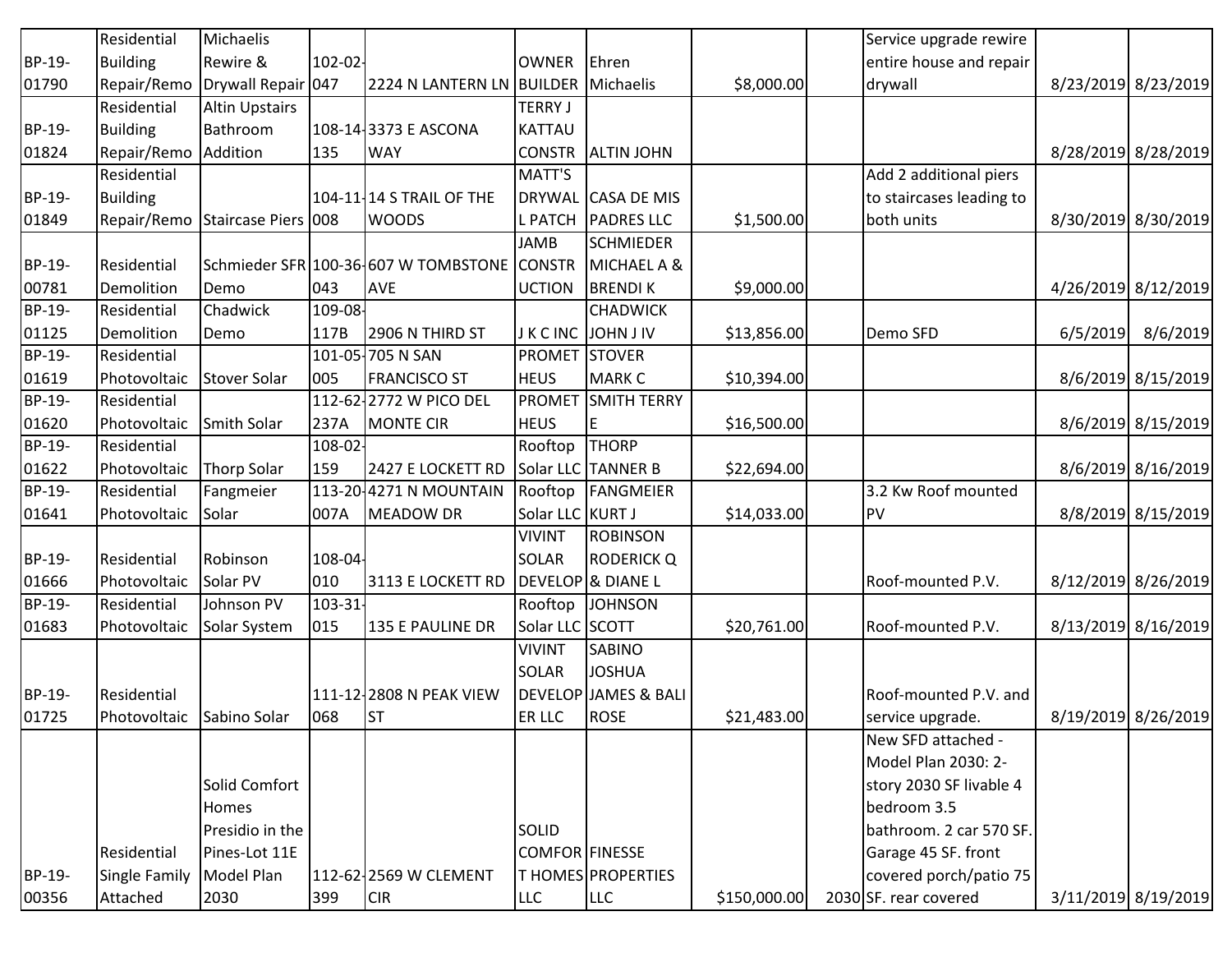|        |                      |                      |     |                       |                       |                     |              | New SFD attached -        |           |                     |
|--------|----------------------|----------------------|-----|-----------------------|-----------------------|---------------------|--------------|---------------------------|-----------|---------------------|
|        |                      |                      |     |                       |                       |                     |              | Model Plan 2030: 2-       |           |                     |
|        |                      | Solid Comfort        |     |                       |                       |                     |              | story 2030 SF livable 4   |           |                     |
|        |                      | Homes                |     |                       |                       |                     |              | bedroom 3.5               |           |                     |
|        |                      | Presidio in the      |     |                       | <b>SOLID</b>          |                     |              | bathroom. 2 car 570 SF.   |           |                     |
|        | Residential          | Pines-Lot 12E        |     |                       | <b>COMFOR FINESSE</b> |                     |              | Garage 45 SF. front       |           |                     |
| BP-19- | <b>Single Family</b> | <b>Model Plan</b>    |     | 112-62-2573 W CLEMENT |                       | T HOMES PROPERTIES  |              | covered porch/patio 75    |           |                     |
| 00357  | Attached             | 2030                 | 400 | <b>CIR</b>            | <b>LLC</b>            | <b>LLC</b>          | \$150,000.00 | 2030 SF. rear covered     |           | 3/11/2019 8/19/2019 |
|        |                      |                      |     |                       |                       |                     |              | Single Family Dwelling:   |           |                     |
|        |                      | Presidio in the      |     |                       | <b>MIRAMO</b>         |                     |              | 1-Story; 3-BR; 2-BA;      |           |                     |
|        | Residential          | Pines-Lot 69E        |     |                       | <b>NTE</b>            |                     |              | 1534-SF Garage; 450-SF    |           |                     |
| BP-19- | Single Family        | Model Plan           |     | 112-62-2457 W MISSION |                       | ARIZONA MIRAMONTE   |              | Garage; 150-SF            |           |                     |
| 01168  | Attached             | 1534                 | 457 | <b>TIMBER CIR</b>     | <b>LLC</b>            | <b>PRESIDIO LLC</b> | \$122,720.00 | 1534 Covered Porch        | 6/11/2019 | 8/8/2019            |
|        |                      |                      |     |                       |                       |                     |              | Single Family Dwelling:   |           |                     |
|        |                      | Presidio in the      |     |                       | <b>MIRAMO</b>         |                     |              | 1-Story; 3-BR; 2-BA;      |           |                     |
|        | Residential          | Pines-Lot 70E        |     |                       | <b>NTE</b>            |                     |              | 1534-SF Garage; 450-SF    |           |                     |
| BP-19- | <b>Single Family</b> | Model Plan           |     | 112-62-2453 W MISSION |                       | ARIZONA MIRAMONTE   |              | Garage; 150-SF            |           |                     |
| 01169  | Attached             | 1534                 | 458 | <b>TIMBER CIR</b>     | <b>LLC</b>            | PRESIDIO LLC        | \$122,720.00 | 1534 Covered Porch        | 6/11/2019 | 8/8/2019            |
|        |                      |                      |     |                       |                       |                     |              | 2-Story attached; 2247    |           |                     |
|        |                      | Switzer              |     |                       |                       |                     |              | SF livable; 3 bedroom     |           |                     |
|        |                      | Canyon Village       |     |                       | <b>MIRAMO</b>         |                     |              | 2.5 bath; 2-car garage    |           |                     |
|        | Residential          | Townhomes-           |     |                       | <b>NTE</b>            |                     |              | 456 SF. Covered           |           |                     |
| BP-19- | <b>Single Family</b> | Lot 48 Model 101-45- |     |                       |                       | ARIZONA FOREST RING |              | porch/patio 148 SF;       |           |                     |
| 01557  | Attached             | Plan 2247            | 147 | 529 N MORIAH DR       | <b>LLC</b>            | <b>LLC</b>          | \$179,760.00 | 2247 Covered deck 199 SF. |           | 7/29/2019 8/26/2019 |
|        |                      |                      |     |                       |                       |                     |              | 2-Story attached; 2247    |           |                     |
|        |                      | Switzer              |     |                       |                       |                     |              | SF livable; 3 bedroom     |           |                     |
|        |                      | Canyon Village       |     |                       | <b>MIRAMO</b>         |                     |              | 2.5 bath; 2-car garage    |           |                     |
|        | Residential          | Townhomes-           |     |                       | <b>NTE</b>            |                     |              | 456 SF. Covered           |           |                     |
| BP-19- | Single Family        | Lot 46 Model 101-45- |     |                       |                       | ARIZONA FOREST RING |              | porch/patio 148 SF;       |           |                     |
| 01558  | Attached             | <b>Plan 2247</b>     | 145 | 553 N MORIAH DR       | <b>LLC</b>            | <b>LLC</b>          | \$179,760.00 | 2247 Covered deck 199 SF. |           | 7/29/2019 8/26/2019 |
|        |                      |                      |     |                       |                       |                     |              | 2-Story attached; 2247    |           |                     |
|        |                      | Switzer              |     |                       |                       |                     |              | SF livable; 3 bedroom     |           |                     |
|        |                      | Canyon Village       |     |                       | <b>MIRAMO</b>         |                     |              | 2.5 bath; 2-car garage    |           |                     |
|        | Residential          | Townhomes-           |     |                       | <b>NTE</b>            |                     |              | 456 SF. Covered           |           |                     |
| BP-19- | Single Family        | Lot 47 Model 101-45- |     |                       |                       | ARIZONA FOREST RING |              | porch/patio 148 SF;       |           |                     |
| 01559  | Attached             | Plan 2247            | 146 | 545 N MORIAH DR       | <b>LLC</b>            | <b>LLC</b>          | \$179,760.00 | 2247 Covered deck 199 SF. |           | 7/29/2019 8/26/2019 |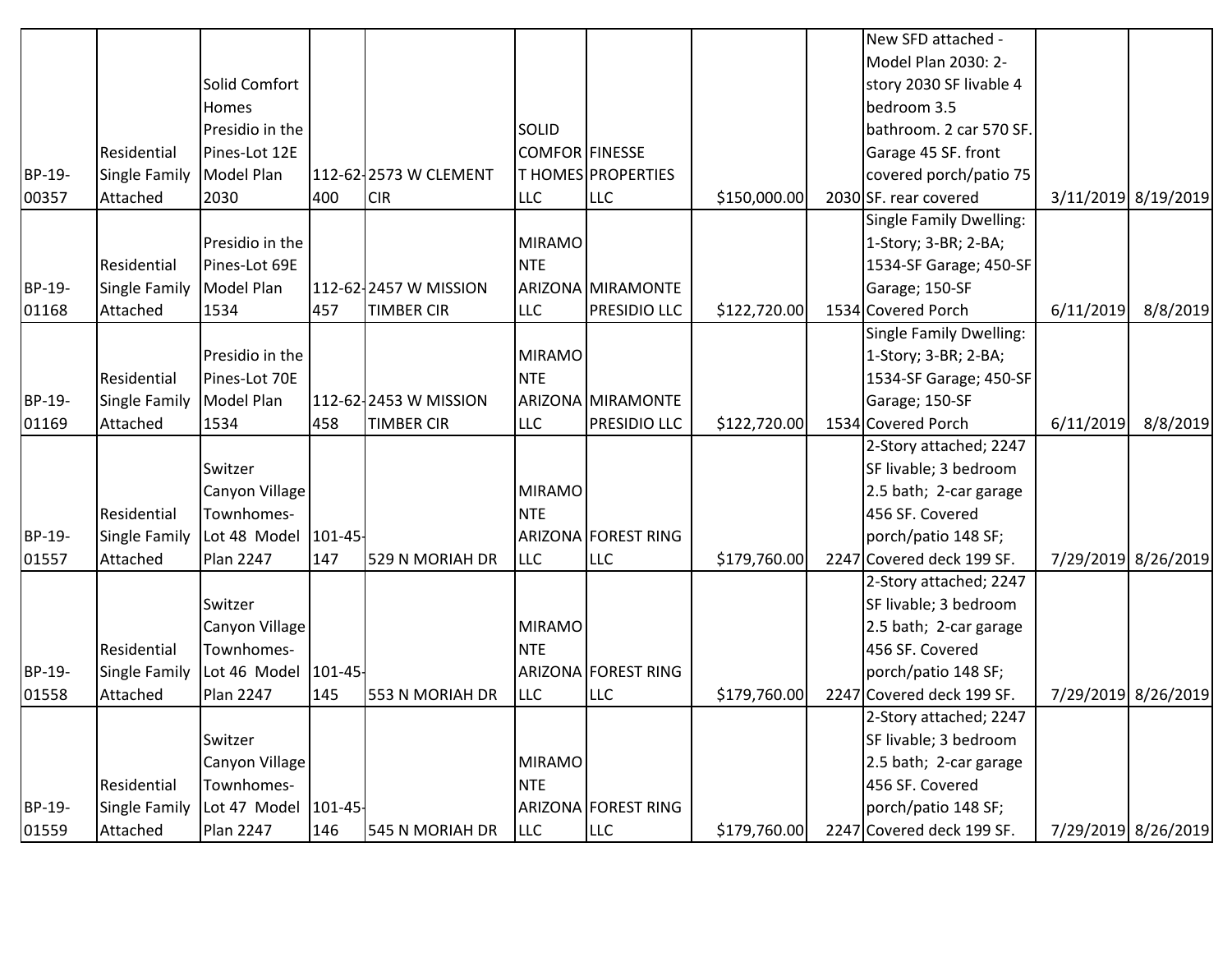|        |                      |                 |      |                        |               |                         |              | Attached SFD 1715 SF -         |           |                     |
|--------|----------------------|-----------------|------|------------------------|---------------|-------------------------|--------------|--------------------------------|-----------|---------------------|
|        |                      | Miramonte at    |      |                        |               |                         |              | 2-story 1715 SF                |           |                     |
|        |                      | Presidio in the |      |                        | MIRAMO        |                         |              | livable/conditioned 3          |           |                     |
|        | Residential          | Pines 5-Lot 39  |      |                        | <b>NTE</b>    |                         |              | BR 2.5 BA 2-car garage         |           |                     |
| BP-19- | Single Family        | Model Plan      |      | 112-62-2852 W PRESIDIO |               | ARIZONA MIRAMONTE       |              | 447 covered                    |           |                     |
| 01572  | Attached             | 1715            | 554  | <b>DR</b>              | <b>LLC</b>    | PRESIDIO LLC            | \$128,625.00 | 1715 porch/patios 160 SF       |           | 7/31/2019 8/16/2019 |
|        |                      |                 |      |                        |               |                         |              | SFD-Attached 2-story 3         |           |                     |
|        |                      | Miramonte at    |      |                        |               |                         |              | bedroom 2.5 bath.              |           |                     |
|        |                      | Presidio in the |      |                        | MIRAMO        |                         |              | Livable 2215 SF2 car           |           |                     |
|        | Residential          | Pines 5-Lot 40  |      |                        | <b>NTE</b>    |                         |              | Garage 479 SF Covered          |           |                     |
| BP-19- | <b>Single Family</b> | Model Plan      |      | 112-62-2850 W PRESIDIO |               | ARIZONA MIRAMONTE       |              | porch/patio 165 SF             |           |                     |
| 01573  | Attached             | 2215            | 555  | DR                     | <b>LLC</b>    | <b>PRESIDIO LLC</b>     | \$166,125.00 | 2215 Covered patio 53 SF.      |           | 7/31/2019 8/16/2019 |
|        |                      |                 |      |                        |               |                         |              | 1-story 1256 sf. livable       |           |                     |
|        |                      |                 |      |                        |               |                         |              | 2 bed 2 bath attached          |           |                     |
|        |                      |                 |      |                        |               |                         |              | SFD. 2-car 444 sf.             |           |                     |
|        |                      | Miramonte       |      |                        | <b>MIRAMO</b> |                         |              | garage. Covered                |           |                     |
|        | Residential          | Presidio In The |      |                        | <b>NTE</b>    |                         |              | porch/patio 101 sf.            |           |                     |
| BP-19- | <b>Single Family</b> | Pines Lot 22    |      | 112-62-2904 W PRESIDIO |               | ARIZONA MIRAMONTE       |              | uncovered porch/patio          |           |                     |
| 01648  | Attached             | Model 1256      | 537  | DR                     | <b>LLC</b>    | <b>PRESIDIO LLC</b>     | \$94,200.00  | 1256 86 sf.                    |           | 8/9/2019 8/30/2019  |
|        |                      |                 |      |                        |               |                         |              | 1-story 1256 sf. livable       |           |                     |
|        |                      |                 |      |                        |               |                         |              | 2 bed 2 bath attached          |           |                     |
|        |                      |                 |      |                        |               |                         |              | SFD. 2-car 444 sf.             |           |                     |
|        |                      | Miramonte       |      |                        | <b>MIRAMO</b> |                         |              | garage. Covered                |           |                     |
|        | Residential          | Presidio In The |      |                        | <b>NTE</b>    |                         |              | porch/patio 101 sf.            |           |                     |
| BP-19- | Single Family        | Pines Lot 21    |      | 112-62-2906 W PRESIDIO |               | ARIZONA MIRAMONTE       |              | uncovered porch/patio          |           |                     |
| 01649  | Attached             | Model 1256      | 536  | DR                     | <b>LLC</b>    | <b>PRESIDIO LLC</b>     | \$94,200.00  | 1256 86 sf.                    |           | 8/9/2019 8/30/2019  |
|        |                      |                 |      |                        |               |                         |              | <b>Single Family Dwelling:</b> |           |                     |
|        |                      |                 |      |                        |               |                         |              | 2916-SF Livable                |           |                     |
|        |                      |                 |      |                        |               |                         |              | (1764.66-SF Main level         |           |                     |
|        |                      |                 |      |                        |               |                         |              | livable; 1151.50-SF            |           |                     |
|        |                      |                 |      |                        |               |                         |              | Lower level livable; 5-        |           |                     |
|        |                      |                 |      |                        |               |                         |              | BR; 2-BA; 589-SF               |           |                     |
|        |                      |                 |      |                        |               |                         |              | Garage; 113.89-SF              |           |                     |
|        |                      |                 |      |                        |               |                         |              | Covered Front Porch;           |           |                     |
|        |                      |                 |      |                        |               |                         |              | 287.33-SF upper level          |           |                     |
|        | Residential          |                 |      |                        |               | <b>DYER</b>             |              | back deck; 637.12-SF           |           |                     |
| BP-19- | <b>Single Family</b> |                 |      | 101-26-635 E PONDEROSA | <b>OWNER</b>  | <b>MATTHEW &amp;</b>    |              | Lower level back deck.         |           |                     |
| 00043  | Detached             | Dyer SFH        | 004D | <b>PKWY</b>            |               | <b>BUILDER MARGARET</b> | \$380,000.00 | 2916 Fees: Total livable squ   | 1/11/2019 | 8/8/2019            |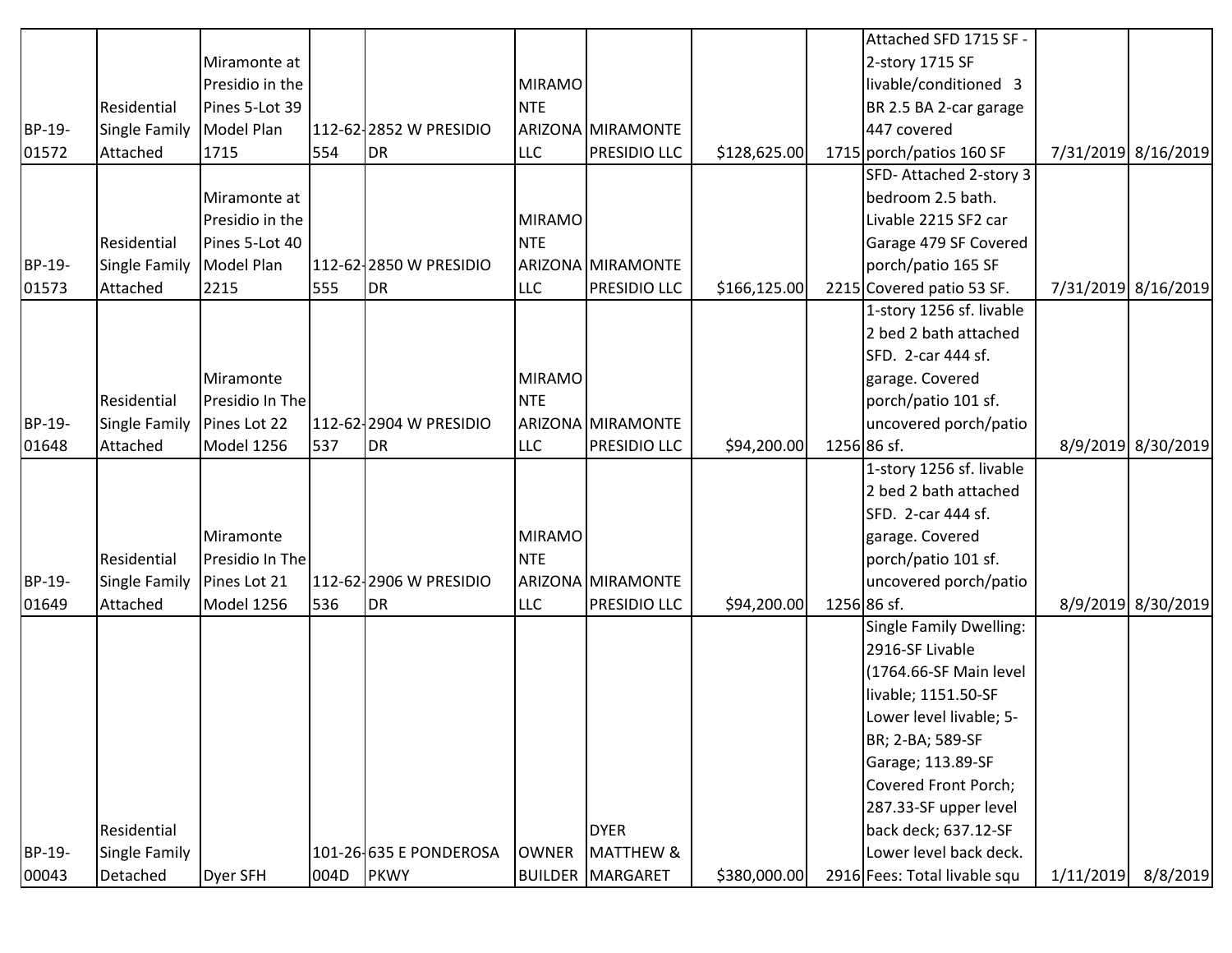|        |                      |                                      |            |                       | Neighbor        |                         |              | Single family Dwelling:       |           |                     |
|--------|----------------------|--------------------------------------|------------|-----------------------|-----------------|-------------------------|--------------|-------------------------------|-----------|---------------------|
|        | Residential          |                                      |            |                       | hood            |                         |              | 4-BR; 4.5-BA; 3718-SF         |           |                     |
| BP-19- | Single Family        |                                      |            | 111-20 2319 N FREMONT | Homes           | <b>LOEB BRIAN &amp;</b> |              | livable; 846-SF deck;         |           |                     |
| 01264  | Detached             | Loeb SFH                             | 045        | <b>BLVD</b>           | <b>LLC</b>      | <b>IRENE</b>            | \$820,000.00 | 3718 913-SF Garage; 2-Story   |           | 6/19/2019 8/20/2019 |
|        | Residential          | Zerbib SFH                           |            |                       |                 | <b>MJZ</b>              |              |                               |           |                     |
| BP-19- | <b>Single Family</b> | <b>Estates at Pine 105-10-1893 E</b> |            |                       |                 | <b>HOLDINGS</b>         |              |                               |           |                     |
| 01330  | Detached             | Canyon Unit 1   147                  |            | MYRTLEWOOD CT         |                 | <b>LLC</b>              | \$400,000.00 |                               | 6/27/2019 | 8/1/2019            |
|        |                      |                                      |            |                       |                 |                         |              | <b>Single Family Dwelling</b> |           |                     |
|        |                      |                                      |            |                       |                 |                         |              | Detached: 2054 SF             |           |                     |
|        |                      |                                      |            |                       |                 |                         |              | livable 2-story 3 BR          |           |                     |
|        |                      | Presidio in the                      |            |                       | MIRAMO WOODY    |                         |              | 2.5 BA 2-car garage 547       |           |                     |
|        | Residential          | Pines-Lot 24C                        |            |                       | <b>NTE</b>      | MOUNTAIN                |              | SF covered front porch        |           |                     |
| BP-19- | Single Family        | Model Plan                           | $112 - 62$ |                       |                 | ARIZONA HOLDINGS        |              | 61 SF covered rear            |           |                     |
| 01410  | Detached             | 2054                                 | 363        | 2870 S WRIGHT RD      | <b>LLC</b>      | <b>LLC</b>              | \$154,050.00 | 2054 patio 61                 | 7/9/2019  | 8/2/2019            |
|        |                      |                                      |            |                       |                 |                         |              | <b>Single Family Dwelling</b> |           |                     |
|        |                      |                                      |            |                       |                 |                         |              | Detached: 2-story 2071        |           |                     |
|        |                      |                                      |            |                       |                 |                         |              | SF Livable 3 BR 2.5 BA        |           |                     |
|        |                      | Presidio in the                      |            |                       | MIRAMO WOODY    |                         |              | 2-car garage 601 SF           |           |                     |
|        | Residential          | Pines-Lot 45C                        |            |                       | <b>NTE</b>      | MOUNTAIN                |              | covered front porch 60        |           |                     |
| BP-19- | Single Family        | Model Plan                           |            | 112-62-2428 W MISSION |                 | ARIZONA HOLDINGS        |              | SF covered rear patio         |           |                     |
| 01411  | Detached             | 2071                                 | 384        | <b>TIMBER CIR</b>     | <b>LLC</b>      | <b>LLC</b>              | \$165,680.00 | 207 149 SF                    | 7/9/2019  | 8/8/2019            |
|        |                      |                                      |            |                       |                 |                         |              | 1-Story detached SFD          |           |                     |
|        |                      | Crestview-Lot                        |            |                       | <b>CAPSTO</b>   |                         |              | 1566 sf livable 3             |           |                     |
|        | Residential          | 85 Model                             |            |                       | <b>NE</b>       |                         |              | bedroom 2 bathroom            |           |                     |
| BP-19- | Single Family        | Plan 1566                            |            | 112-01-2933 W PUTNAM  | <b>HOMES</b>    | <b>CRESTVIEW</b>        |              | 2-car 428 SF garage.218       |           |                     |
| 01546  | Detached             | W/no Options 108                     |            | DR                    | <b>LLC</b>      | <b>31 LLC</b>           | \$93,960.00  | 1994 SF covered               |           | 7/26/2019 8/15/2019 |
|        | Residential          |                                      |            |                       |                 | WEIDINGER               |              |                               |           |                     |
| BP-19- | Single Family        |                                      |            | 112-62-2277 W MISSION |                 | <b>KEVIN J &amp;</b>    |              |                               |           |                     |
| 01667  | Detached             | Weidinger SFD 329                    |            | <b>TIMBER CIR</b>     |                 | MICHELLE A              | \$230,000.00 |                               |           | 8/12/2019 8/27/2019 |
|        |                      |                                      |            |                       |                 |                         |              | Detached SFD 1342 SF          |           |                     |
|        | Residential          | JKC Lot 11                           |            |                       |                 | JEFF KNORR              |              | livable/conditioned.          |           |                     |
| BP-19- | Single Family        | Model Plan                           | 109-08-    |                       |                 | INVESTMENT              |              | 125 SF covered                |           |                     |
| 01695  | Detached             | Cottage A                            | 117C       | 2906 N THIRD ST       | J K C INC S LLC |                         | \$350,000.00 | 1342 porch/patio              |           | 8/14/2019 8/30/2019 |
|        |                      | JKC Lot 11                           |            |                       |                 |                         |              | Detached SFD 1342 SF          |           |                     |
|        | Residential          | Model                                |            |                       |                 | <b>JEFF KNORR</b>       |              | livable/conditioned.          |           |                     |
| BP-19- | Single Family        | Cottage A                            | 109-08-    |                       |                 | INVESTMENT              |              | 125 SF covered                |           |                     |
| 01696  | Detached             | <b>Building B</b>                    | 117C       | 2908 N THIRD ST       | J K C INC S LLC |                         | \$350,000.00 | 1342 porch/patio              |           | 8/14/2019 8/30/2019 |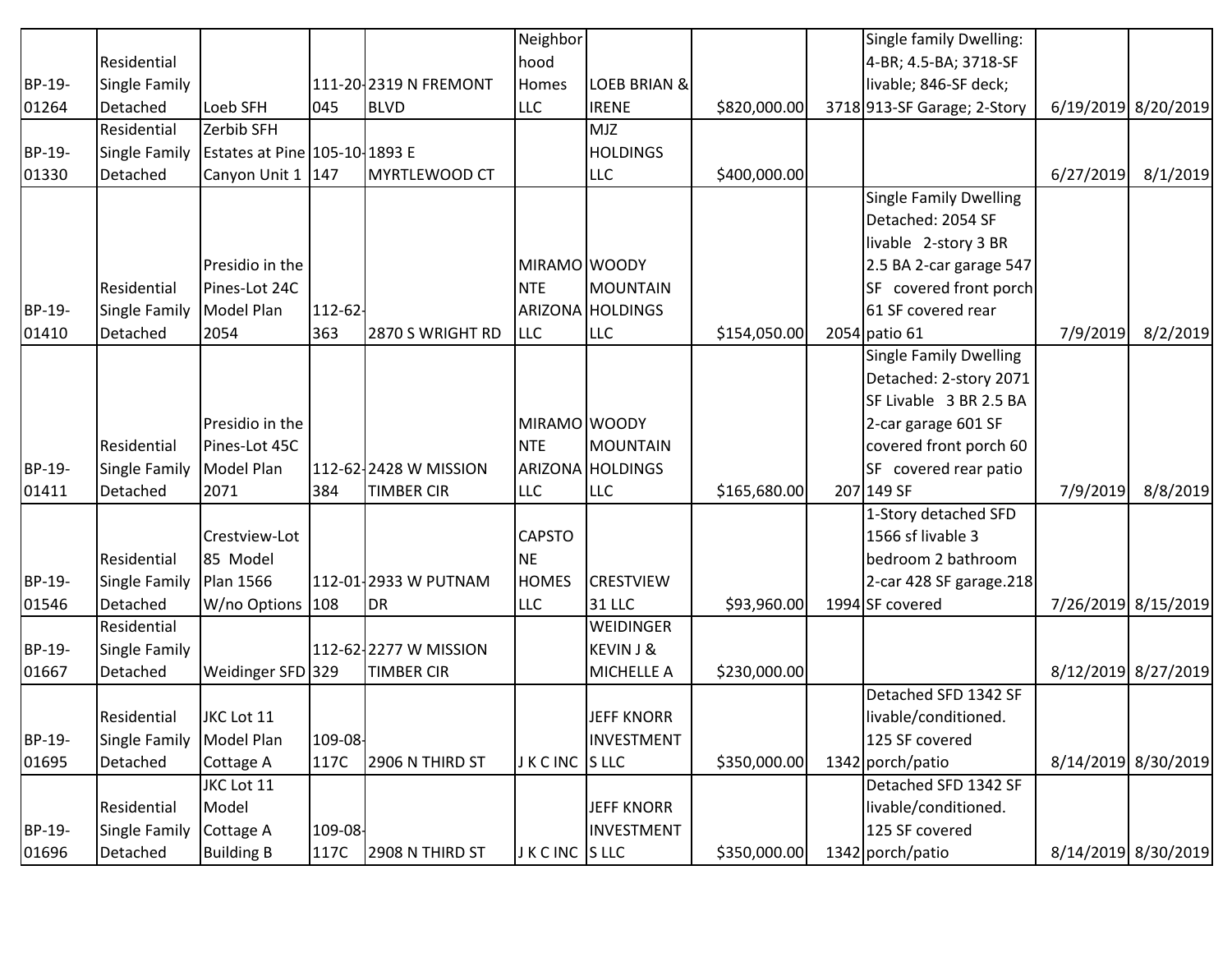|        |         |                       |               |                         | <b>Behmer</b> | <b>ROMER</b>           |              | Tear off/reroof-no      |                     |          |
|--------|---------|-----------------------|---------------|-------------------------|---------------|------------------------|--------------|-------------------------|---------------------|----------|
| BP-19- |         |                       |               | 108-02 3353 N CHILDRESS |               | Industrie DOMINIC S &  |              | wood shakes or          |                     |          |
| 01582  | Roofing | Romer Re-roof 047     |               | <b>ST</b>               | s Inc         | <b>SANDRA A</b>        | \$10,380.00  | shingles allowed        | 8/1/2019            | 8/1/2019 |
|        |         |                       |               |                         |               | MAXIMU LOHMANN         |              |                         |                     |          |
|        |         |                       |               |                         | M             | <b>FAMILY</b>          |              | Tear off/reroof-no      |                     |          |
| BP-19- |         | Lohmann Re-           | 112-60-       |                         | <b>ROOFIN</b> | <b>TRUST DTD</b>       |              | wood shakes or          |                     |          |
| 01592  | Roofing | roof                  | 023           | 37 W QUARTZ RD          | <b>GINC</b>   | 03-30-06               | \$10,000.00  | shingles allowed        | 8/1/2019            | 8/1/2019 |
|        |         |                       |               |                         | <b>IDEAL</b>  | <b>ALFRED</b>          |              | Tear off reroof no      |                     |          |
| BP-19- |         |                       |               | 112-50-378 W CATTLE     | <b>ROOFIN</b> | <b>ROBERT L &amp;</b>  |              | wood shakes or          |                     |          |
| 01604  | Roofing | <b>Alred Roof</b>     | 051           | <b>DRIVE TRL</b>        | <b>GINC</b>   | <b>MELANIE J</b>       | \$7,400.00   | shingles allowed        | 8/5/2019            | 8/5/2019 |
|        |         |                       |               |                         | <b>IDEAL</b>  | <b>KOPLOWITZ</b>       |              | Tear off reroof no      |                     |          |
| BP-19- |         | Koplowistz            |               | 117-18-5144 E           | <b>ROOFIN</b> | <b>STANLEY B &amp;</b> |              | wood shakes or          |                     |          |
| 01605  | Roofing | Roof                  | 124           | <b>HAWTHORNE DR</b>     | <b>GINC</b>   | <b>JUDY D</b>          | \$9,000.00   | shingles allowed        | 8/5/2019            | 8/5/2019 |
|        |         |                       |               |                         |               |                        |              | Tear off reroof no      |                     |          |
| BP-19- |         |                       |               | 117-04 3110 N MEADOW    |               | Elevated KERULIS GARY  |              | wood shakes or          |                     |          |
| 01606  | Roofing | Kerulis Roof          | 003           | <b>BROOK DR</b>         | Roofing       | H                      | \$12,000.00  | shingles allowed        | 8/5/2019            | 8/5/2019 |
|        |         |                       |               |                         |               |                        |              |                         |                     |          |
|        |         |                       |               |                         | <b>LELAND</b> | <b>TAYLOR ALAN</b>     |              | Tear off reroof no      |                     |          |
| BP-19- |         |                       |               | 107-23-3550 E SPARROW   | <b>ROOFIN</b> | <b>DECALB &amp;</b>    |              | wood shakes or          |                     |          |
| 01610  | Roofing | <b>Taylor Roof</b>    | 031           | <b>AVE</b>              | G             | <b>CLAUDIA</b>         | \$6,725.00   | shingles allowed        | 8/5/2019            | 8/5/2019 |
|        |         | Oakwood               |               |                         |               |                        |              | Tear off reroof no      |                     |          |
|        |         | Village               |               |                         |               |                        |              | wood shakes or          |                     |          |
|        |         | Building #9-17        |               |                         |               | MAXIMU OAKWOOD         |              | shingles allowed for    |                     |          |
|        |         | and                   |               |                         | M             | <b>VILLAGE</b>         |              | buildings #9-17 and the |                     |          |
| BP-19- |         | Office/Laundr 105-04- |               |                         | <b>ROOFIN</b> | <b>III/FLAGSTAFF</b>   |              | Office/Laundry Room     |                     |          |
| 01617  | Roofing | y Room                | 002K          | 3400 S KOFA DR          | <b>GINC</b>   | LP                     | \$150,000.00 | building                | 8/6/2019            | 8/6/2019 |
|        |         |                       |               |                         | Behmer        |                        |              | Tear off reroof no      |                     |          |
| BP-19- |         |                       | 113-30-4091 E |                         |               | Industrie PACKRAT      |              | wood shakes or          |                     |          |
| 01628  | Roofing | Lauzon Roof           | 011           | <b>HUNTINGTON DR</b>    | s Inc         | <b>MANOR LLC</b>       | \$5,000.00   | shingles allowed        | 8/7/2019            | 8/7/2019 |
|        |         |                       |               |                         | <b>LCR</b>    |                        |              |                         |                     |          |
| BP-19- |         | Hammerley Re 117-29-  |               |                         | <b>ROOFIN</b> | <b>ABLIN TRUST</b>     |              |                         |                     |          |
| 01637  | Roofing | Roof                  | 086           | 6161 E OLSON DR         | G             | DTD 05-29-08           | \$11,385.00  | Tear off and re-roof    | 8/7/2019            | 8/7/2019 |
|        |         |                       |               |                         | <b>IDEAL</b>  | <b>HAEFNER</b>         |              | Tear off reroof no      |                     |          |
| BP-19- |         |                       |               | 114-17-1230 N WAKONDA   | <b>ROOFIN</b> | <b>SUSAN</b>           |              | wood shakes or          |                     |          |
| 01639  | Roofing | Haefner Roof          | 005           | <b>ST</b>               | <b>GINC</b>   | <b>MOORE</b>           | \$16,000.00  | shingles allowed        | 8/8/2019            | 8/8/2019 |
| BP-19- |         | <b>Hesper Re</b>      |               | 100-31-815 W COCONINO   | Martin        | PETERSEN               |              |                         |                     |          |
| 01668  | Roofing | Roof                  | 002           | <b>AVE</b>              | Delio         | <b>HESPER</b>          | \$5,600.00   | Tear off and re-roof    | 8/12/2019 8/12/2019 |          |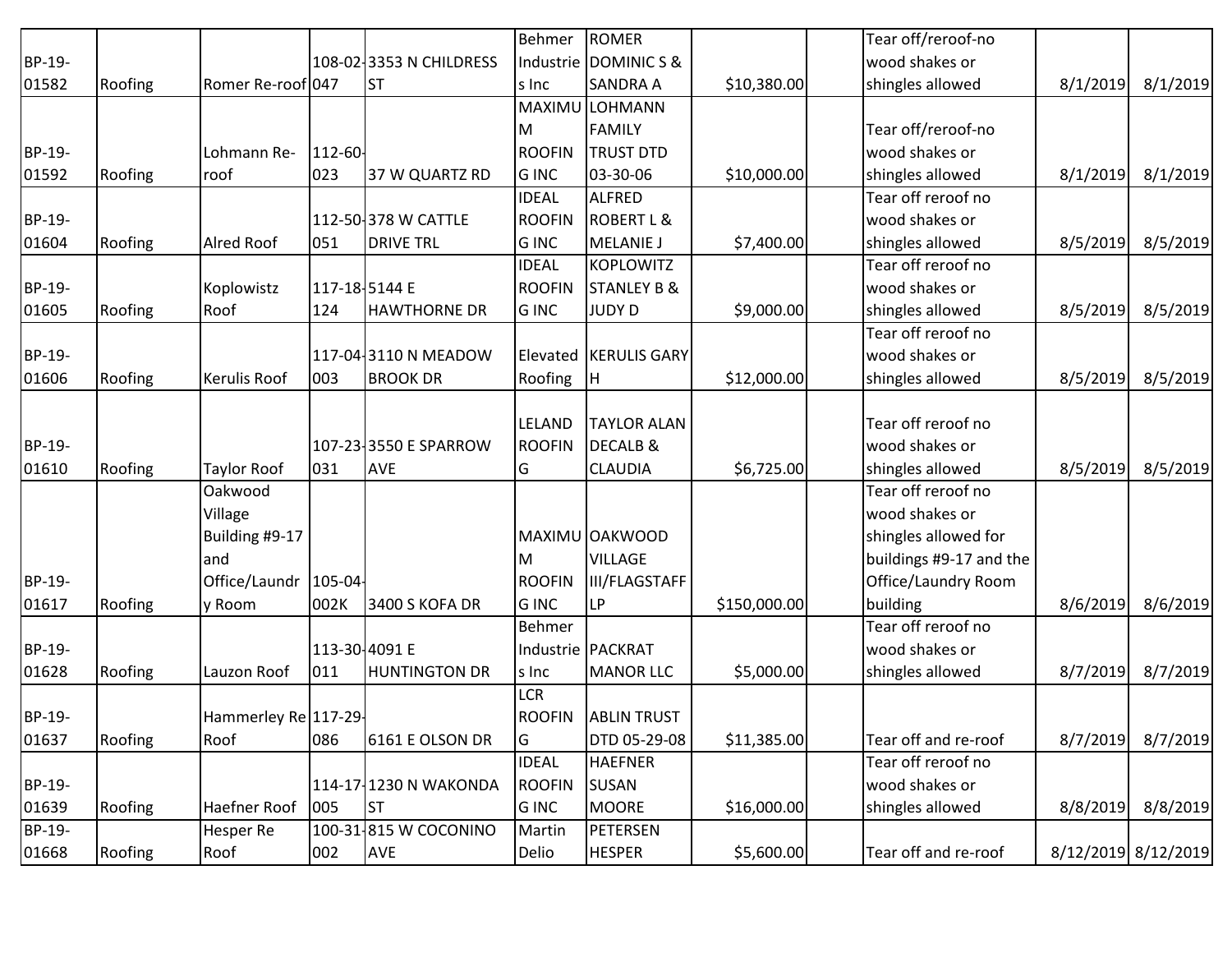|        |         |                    |         |                                           |                  | <b>PARKER</b>          |             |                       |                     |
|--------|---------|--------------------|---------|-------------------------------------------|------------------|------------------------|-------------|-----------------------|---------------------|
|        |         |                    |         |                                           | <b>ARROW</b>     | <b>FAMILY</b>          |             |                       |                     |
| BP-19- |         | <b>Parker New</b>  | 112-48- |                                           | <b>ROOFIN</b>    | <b>TRUST DTD</b>       |             |                       |                     |
| 01681  | Roofing | Roof               | 117     | 3842 S WAGON TRL                          | <b>G</b> INC     | 07-12-06               | \$12,000.00 | tear off and re roof  | 8/13/2019 8/13/2019 |
| BP-19- |         |                    | 103-20- |                                           | Altitude         | <b>JEHOVAH</b>         |             |                       |                     |
| 01685  | Roofing | Porter Re Roof 013 |         | 1420 S YALE ST                            | Roofing          | JIREH INC              | \$11,000.00 | Tear off and re roof  | 8/13/2019 8/13/2019 |
| BP-19- |         | Giannola           | 113-80- |                                           | <b>POLARIS</b>   | GIANNOLA               |             |                       |                     |
| 01687  | Roofing | Roofing            | 047     | 3701 E AVOCET AVE RESTORA WILLIAM         |                  |                        | \$3,500.00  | Tear off and re-roof  | 8/13/2019 8/13/2019 |
|        |         |                    |         |                                           |                  | <b>BOWERS</b>          |             |                       |                     |
|        |         |                    |         |                                           |                  | <b>TIMOTHY P</b>       |             |                       |                     |
|        |         |                    |         |                                           |                  | POLARIS ELLSWORTH      |             |                       |                     |
| BP-19- |         |                    |         | 112-49 2389 W CORONADO RESTORA & ESTHER R |                  |                        |             |                       |                     |
| 01688  | Roofing | Esch Re Roof       | 359     | AVE                                       |                  | TION INC ELLSWORTH     | \$2,500.00  | tear off and re roof  | 8/13/2019 8/13/2019 |
|        |         |                    |         |                                           | <b>HAVASU</b>    | DAKAN                  |             | Tear off reroof no    |                     |
| BP-19- |         |                    | 112-44  |                                           | <b>ROOFIN</b>    | <b>CASSANDRA</b>       |             | wood shakes or        |                     |
| 01703  | Roofing | Dakan Roof         | 148A    | 1777 W MIKEY DR                           | IG               | DAWN                   | \$5,000.00  | shingles allowed      | 8/15/2019 8/15/2019 |
|        |         |                    |         |                                           | <b>FLAGSTA</b>   |                        |             | Tear off reroof no    |                     |
| BP-19- |         |                    |         | 112-50-3957 S BOX                         | FF               | <b>LOTH DARCIE</b>     |             | wood shakes or        |                     |
| 01706  | Roofing | Loth Roof          | 069     | <b>CANYON TRL</b>                         | <b>BUILDER</b> A |                        | \$5,900.00  | shingles allowed      | 8/15/2019 8/15/2019 |
|        |         |                    |         |                                           | Dynamit          |                        |             | 2 units to Tear off   |                     |
| BP-19- |         | A & G Mini         | 108-10- |                                           |                  | MILO &                 |             | reroof no wood shakes |                     |
| 01708  | Roofing | Storage            | 070D    | 2718 E LAKIN DR                           | Roofing          | ASSOC LLC              | \$26,000.00 | or shingles allowed   | 8/16/2019 8/16/2019 |
|        |         |                    |         |                                           | COCONI           |                        |             |                       |                     |
| BP-19- |         |                    | 108-33- |                                           | NO <sub></sub>   | <b>LATONA</b>          |             | Tear off reroof no    |                     |
| 01710  | Roofing | Latona Roof        | 003     | 2425 E ELDER DR                           | <b>ROOFIN</b>    | <b>NOREY JR</b>        | \$6,900.00  | wood shakes           | 8/16/2019 8/16/2019 |
|        |         |                    |         |                                           | Harper's         | <b>HENRY</b>           |             | Tear off reroof now   |                     |
| BP-19- |         |                    |         | 111-10-3222 W MOUNTAIN Roofing            |                  | TREVOR D &             |             | wood shakes or        |                     |
| 01719  | Roofing | <b>Henry Roof</b>  | 013     | <b>DR</b>                                 | Inc.             | ROCHANDA               | \$8,050.00  | shingles allowed      | 8/19/2019 8/19/2019 |
|        |         |                    |         |                                           | Lionhear         |                        |             | Tear off reroof no    |                     |
| BP-19- |         |                    | 113-08- |                                           |                  | t Building MAESTAS JOE |             | wood shakes or        |                     |
| 01723  | Roofing | Meastas Roof   002 |         | 4736 E LOWELL DR                          | land             | A & LISA               | \$8,500.00  | shingles allowed      | 8/19/2019 8/19/2019 |
|        |         |                    |         |                                           | Lionhear BONESS  |                        |             | Tear off reroof no    |                     |
| BP-19- |         |                    | 117-23- |                                           |                  | t Building KEVIN MARK  |             | wood shakes or        |                     |
| 01724  | Roofing | <b>Boness Roof</b> | 027     | 4700 E LINGER LN                          | and              | & SUSAN KAY            | \$11,000.00 | shingles allowed      | 8/19/2019 8/19/2019 |
|        |         |                    |         |                                           | ARROW            |                        |             | Tear off reroof no    |                     |
| BP-19- |         |                    |         | 114-09-1681 N COLUMBIA                    | <b>ROOFIN</b>    | <b>ROLF JAMES</b>      |             | wood shakes or        |                     |
| 01726  | Roofing | Rolf Roof          | 144     | <b>CIR</b>                                | G INC            | M & ZOILA T            | \$10,000.00 | shingles allowed      | 8/19/2019 8/19/2019 |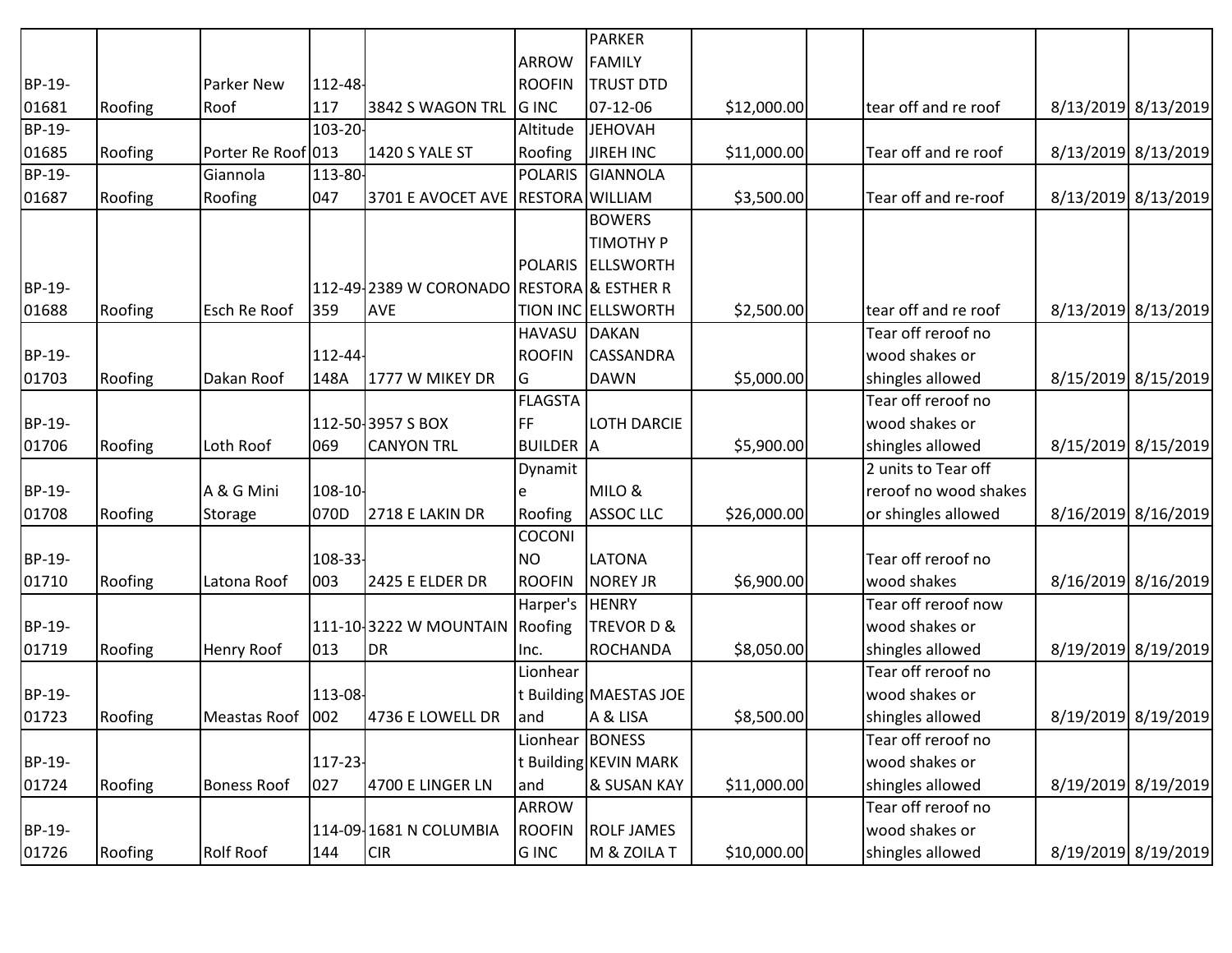|               |         |                        |            |                           | NOAH'S           | <b>WILSON</b>                  |             |                          |                     |
|---------------|---------|------------------------|------------|---------------------------|------------------|--------------------------------|-------------|--------------------------|---------------------|
|               |         |                        |            |                           | <b>ARK</b>       | <b>FAMILY</b>                  |             | Tear off reroof no       |                     |
| BP-19-        |         |                        | 109-11-    |                           | <b>ROOFIN</b>    | <b>TRUST DTD</b>               |             | wood shakes or           |                     |
| 01727         | Roofing | <b>Wilson Roof</b>     | 020A       | 2408 N EAST ST            |                  | G CO INC 10-15-1993            | \$9,000.00  | shingles allowed         | 8/19/2019 8/19/2019 |
|               |         |                        |            |                           |                  | POLARIS BARNARD                |             | Tear off reroof no       |                     |
| BP-19-        |         |                        |            | 112-05-6062 S AMETHYST    |                  | <b>RESTORA RUSSELL D &amp;</b> |             | wood shakes or           |                     |
| 01747         | Roofing | <b>Barnard Roof</b>    | 095        | <b>RD</b>                 | TION INC JEANNIE |                                | \$4,500.00  | shingles                 | 8/20/2019 8/20/2019 |
|               |         |                        |            |                           | <b>POLARIS</b>   | <b>LOMBARDO</b>                |             | Tear off reroof no       |                     |
| BP-19-        |         | Lombardo               |            | 112-48-3787 S WILD WEST   |                  | <b>RESTORA DENNIS &amp;</b>    |             | wood shakes or           |                     |
| 01748         | Roofing | Roof                   | 054        | <b>TRL</b>                | TION INC REBECCA |                                | \$7,500.00  | shingles                 | 8/20/2019 8/20/2019 |
| <b>BP-19-</b> |         |                        | 105-06-    |                           |                  | POLARIS SMITH LINDA            |             | Tear off reroof no       |                     |
| 01749         | Roofing | Smith Roof             | 100        | 134 E MOHAWK DR           | <b>RESTORAID</b> |                                | \$4,500.00  | wood shakes or           | 8/20/2019 8/20/2019 |
|               |         |                        |            |                           | LELAND           |                                |             | Tear off and re roof and |                     |
| BP-19-        |         | New Roof 202   101-11- |            |                           | <b>ROOFIN</b>    | <b>HUFFORD</b>                 |             | no wood shakes           |                     |
| 01771         | Roofing | Dale                   | 011        | 202 E DALE AVE            | IG               | <b>ELIZABETH</b>               | \$4,500.00  | shingles RKS             | 8/22/2019 8/22/2019 |
|               |         | 18 E Juniper           |            |                           | Arizona          |                                |             | Tear off/re-roof no      |                     |
| BP-19-        |         | Re-Roof Andre 110-05-  |            |                           | Metal            | POTOCHNIK                      |             | wood shakes or           |                     |
| 01779         | Roofing | Potochnik              | 010        | <b>18 E JUNIPER AVE</b>   | Roofing          | <b>ANDRE R</b>                 |             | shingles allowed         | 8/22/2019 8/22/2019 |
|               |         |                        |            |                           |                  |                                |             | Tear off reroof no       |                     |
| BP-19-        |         |                        |            | 108-14-3400 E LINDA VISTA | <b>OWNER</b>     | <b>HEINRICHS</b>               |             | wood shakes or           |                     |
| 01780         | Roofing | Heinrichs Roof 001B    |            | <b>DR</b>                 | <b>BUILDER</b>   | <b>TRUST</b>                   | \$5,000.00  | shingles allowed         | 8/22/2019 8/22/2019 |
|               |         |                        |            |                           | <b>IDEAL</b>     |                                |             | Tear off reroof no       |                     |
| BP-19-        |         |                        | $101 - 42$ |                           | <b>ROOFIN</b>    | <b>KUEHN KYLER</b>             |             | wood shakes or           |                     |
| 01784         | Roofing | Koehn Roof             | 066        | 727 N LOCUST ST           | G INC            | lw                             | \$8,200.00  | shingles allowed         | 8/23/2019 8/23/2019 |
|               |         |                        |            |                           | <b>LCR</b>       | <b>BOWKER</b>                  |             | Tear off reroof no       |                     |
| BP-19-        |         |                        |            | 112-51-1210 W WESTON      | <b>ROOFIN</b>    | <b>SHAWN P &amp;</b>           |             | wood shakes or           |                     |
| 01785         | Roofing | <b>Bowker Roof</b>     | 149        | <b>TRL</b>                | <b>G INC</b>     | <b>CHARLES E</b>               | \$7,376.00  | shingles allowed         | 8/23/2019 8/23/2019 |
|               |         |                        |            |                           | <b>IDEAL</b>     |                                |             | Tear off reroof no       |                     |
| BP-19-        |         |                        |            | 111-07-2767 W DARLEEN     | <b>ROOFIN</b>    | <b>ROGERS</b>                  |             | wood shakes or           |                     |
| 01819         | Roofing | <b>Brown Roof</b>      | 020        | <b>DR</b>                 | G INC            | <b>RICHARD A</b>               | \$10,880.00 | shingles allowed         | 8/27/2019 8/27/2019 |
|               |         |                        |            |                           | <b>HAVASU</b>    | KING SYLIVA                    |             |                          |                     |
| BP-19-        |         | King Tear Off          |            | 112-46-2586 S HIGHLAND    | <b>ROOFIN</b>    | <b>RUTH &amp;</b>              |             |                          |                     |
| 01828         | Roofing | and Reroof             | 040        | <b>MESA RD</b>            | lG.              | <b>STEVEN J</b>                |             | King Tear off and reroof | 8/28/2019 8/28/2019 |
|               |         |                        |            |                           |                  |                                |             |                          |                     |
|               |         |                        |            |                           | <b>All</b>       | <b>NELSON AL</b>               |             |                          |                     |
|               |         |                        |            |                           | Seasons          | <b>REVOCABLE</b>               |             | Tear off reroof no       |                     |
| BP-19-        |         |                        | 102-05-    |                           | Roofing          | <b>TRUST UA</b>                |             | wood shakes or           |                     |
| 01831         | Roofing | Nelson Roof            | 017        | 2015 N NAVAJO DR          | <b>LLC</b>       | DTD 01-01-06                   | \$8,000.00  | shingles allowed         | 8/28/2019 8/28/2019 |